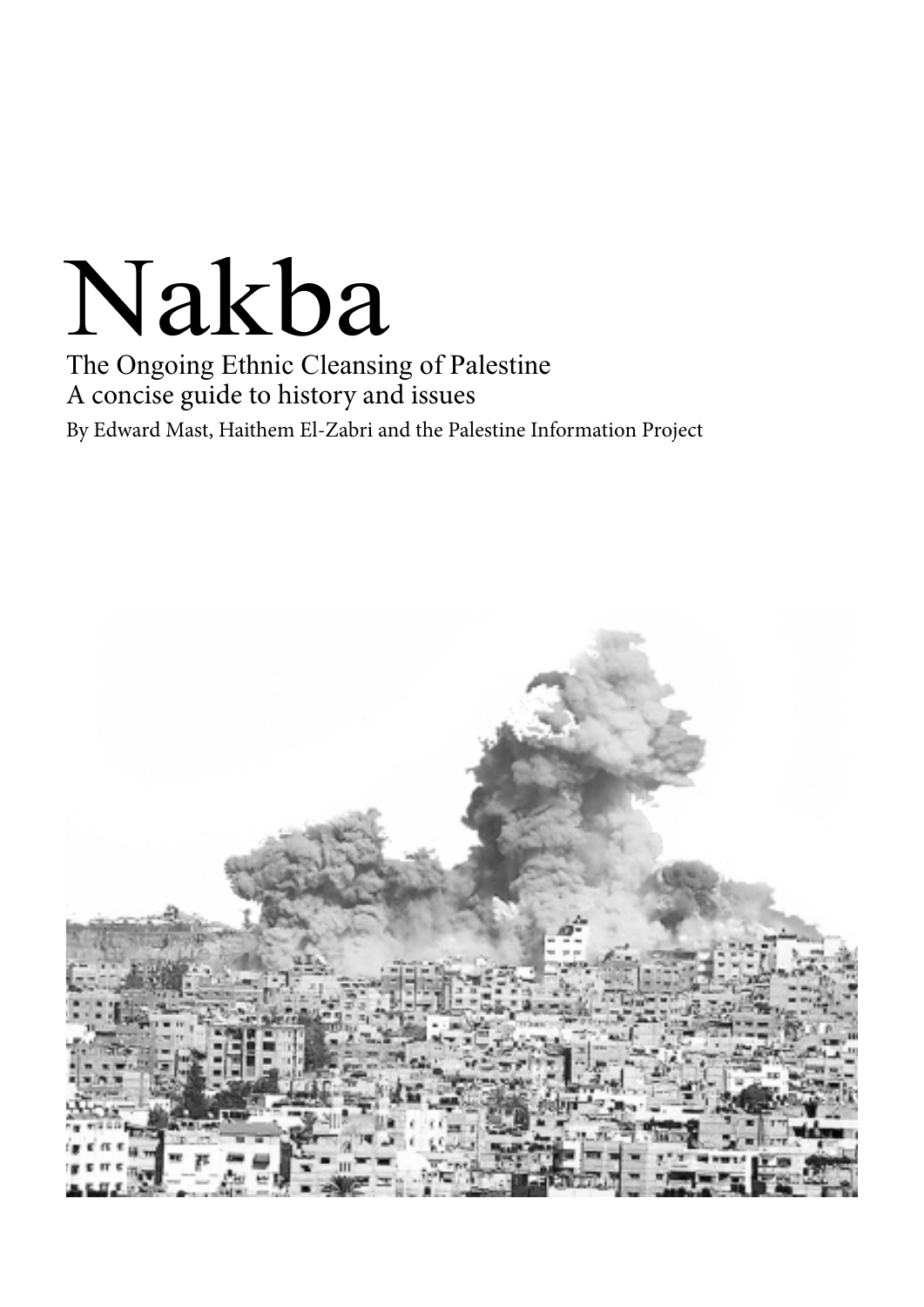# Nakba

A concise guide to history and issues *The Ongoing Ethnic Cleansing of Palestine*

### **Contents**

| 1.               |  |
|------------------|--|
| 2.               |  |
| 3 <sub>1</sub>   |  |
| $\overline{4}$ . |  |
| 5.               |  |
| 6.               |  |
| 7.               |  |
| 8.               |  |
| 9.               |  |
| 10.              |  |
| 11.              |  |
| 12.              |  |
|                  |  |

Content Edward Mast, Haithem El-Zabri and the Palestine Information Project

Research & Footnotes Michelle Munjanattu, Nick Polizzi, Leigh Brady and Laura Ribero

Layout Noor Suleiman Al Oraidi

Third edition, 2015 First published by Palestine Online Store in 2008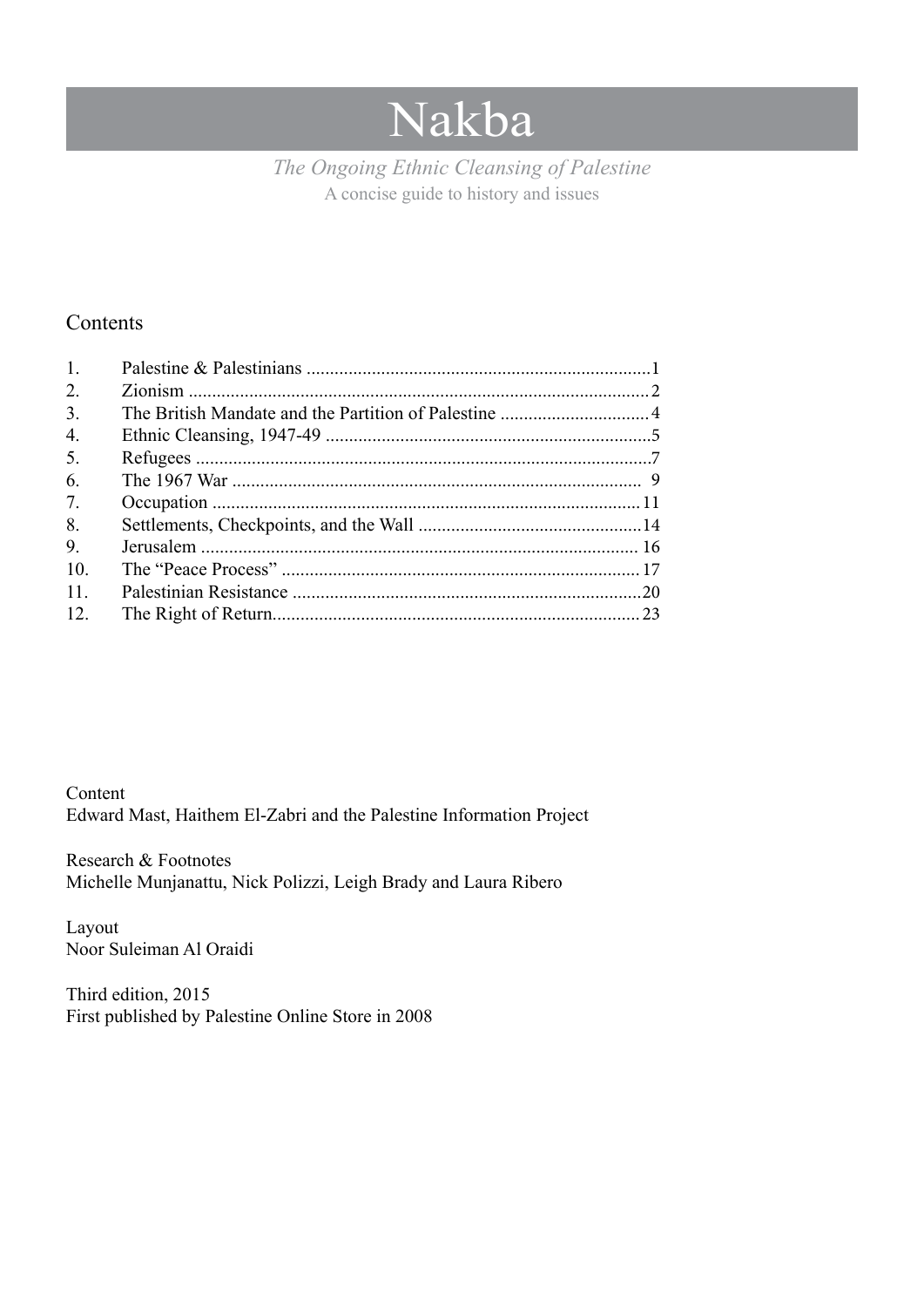# 1. Palestine & Palestinians

The West Bank, the Gaza Strip and Israel are all part of what was once called Palestine, where Palestinians have lived for thousands of years.

Palestinians claim descent from the Kena`anu, or Canaanites, a loose collection of peoples who lived in the region as long ago as 3000 BCE, founding the cities of Jericho and Jerusalem, among others.<sup>1</sup>

Palestinians have primarily been agricultural, village and city people, sustaining and improving the millennia-old dry-climate agriculture native to the land, as well as nurturing the orchards of ancient olive trees, some of them thousands of years old.<sup>2</sup>

By the nineteenth century, the people of Palestine had a well-established society and culture that was recognized as uniquely Palestinian, with respected intellectual and professional classes, political organizations, and the beginnings of modern industry.<sup>3</sup> Palestine was renowned for its olive oil industry and its citrus exports, most notably the Jaffa Orange. According to Refaat Loubani's research, in 1912- 13 Palestinians exported 1,608,570 cases of oranges to Europe.4 In addition to abundant agriculture, the country boasted commercial, banking, and fishing industries. Factories specialized in cigarette making, tile production, iron casting, cotton processing, leather products, textile, and publications, among other industries. Ahad Ha'am, a leading Eastern European Jewish essayist who visited Palestine in 1891, tried to relay this to other Jews in Europe, by stating that "*We abroad are used to believing that Eretz Yisrael is now almost totally desolate, a desert that is not sowed… But in truth that is not the case. Throughout the country it is difficult to find fields that are not planted.*"5

Palestine was also a strategic crossroads for merchants from Asia, Africa, and Europe, and was home to ports in Jaffa and Haifa. Various cities, including Jerusalem, Bethlehem, Nazareth, Haifa, Jaffa, Acre, Nablus, Al-Khalil, and Gaza, were known as centers of pilgrimage, commerce, and education.

The Jewish people also have a long history in the region, claiming descent from the Khabiru, or Hebrews, who appeared about 1500 BCE and were rulers for some hundreds of years.<sup>6</sup>

For most of the last two thousand years, Palestinian Jews were a small and integrated minority. In 1850, the population of Palestine was estimated at 500,000, of whom approximately 80% were Muslim, 15% Christian, and 5% Jewish.<sup>7</sup> The current conflict is not ancient, but began in the late nineteenth century when the Zionist movement in Europe decided to create a Jewish state in Palestine.

<sup>1</sup> John Quigley, *Palestine and Israel: A Challenge to Justice* (Durham: Duke University Press, 1990), 68.

<sup>&</sup>lt;sup>2</sup> Edward W. Said and others, "A Profile of the Palestinian People," in <u>Blaming the Victims: Spurious Scholarship and the</u> Palestinian Question, ed. Edward W. Said and Christopher Hitchens (London: Verso, 2001), 236.

<sup>&</sup>lt;sup>3</sup> Edward W. Said and others, "A Profile of the Palestinian People," in <u>Blaming the Victims: Spurious Scholarship and the</u> Palestinian Question, ed. Edward W. Said and Christopher Hitchens (London: Verso, 2001), 237.

<sup>4</sup> Refaat Loubani, *Palestine Before 1947*, http://www.palestineremembered.com/Acre/Palestine-Remembered/Story664.html (Nov 2001).

<sup>5</sup> Refaat Loubani, *Palestine Before 1947*, http://www.palestineremembered.com/Acre/Palestine-Remembered/Story664.html (Nov 2001).

<sup>6</sup> Richard Hooker, *The Hebrews: Egypt & the Wanderings~1500-1250 BC*, http://public.wsu.edu/~dee/HEBREWS/HEBREWS.HTM (June 1999); see also: Richard Hooker, *The Hebrews: The Occupation of Canaan~1250-1050 BC*,

http://public.wsu.edu/~dee/HEBREWS/HEBREWS.HTM (June 1999).

<sup>7</sup> Jamil Z. Fayez, M.D., *Lest the Civilized World Forget the Colonization of Palestine* (New York: Americans for Middle East Understanding, 1992), 5.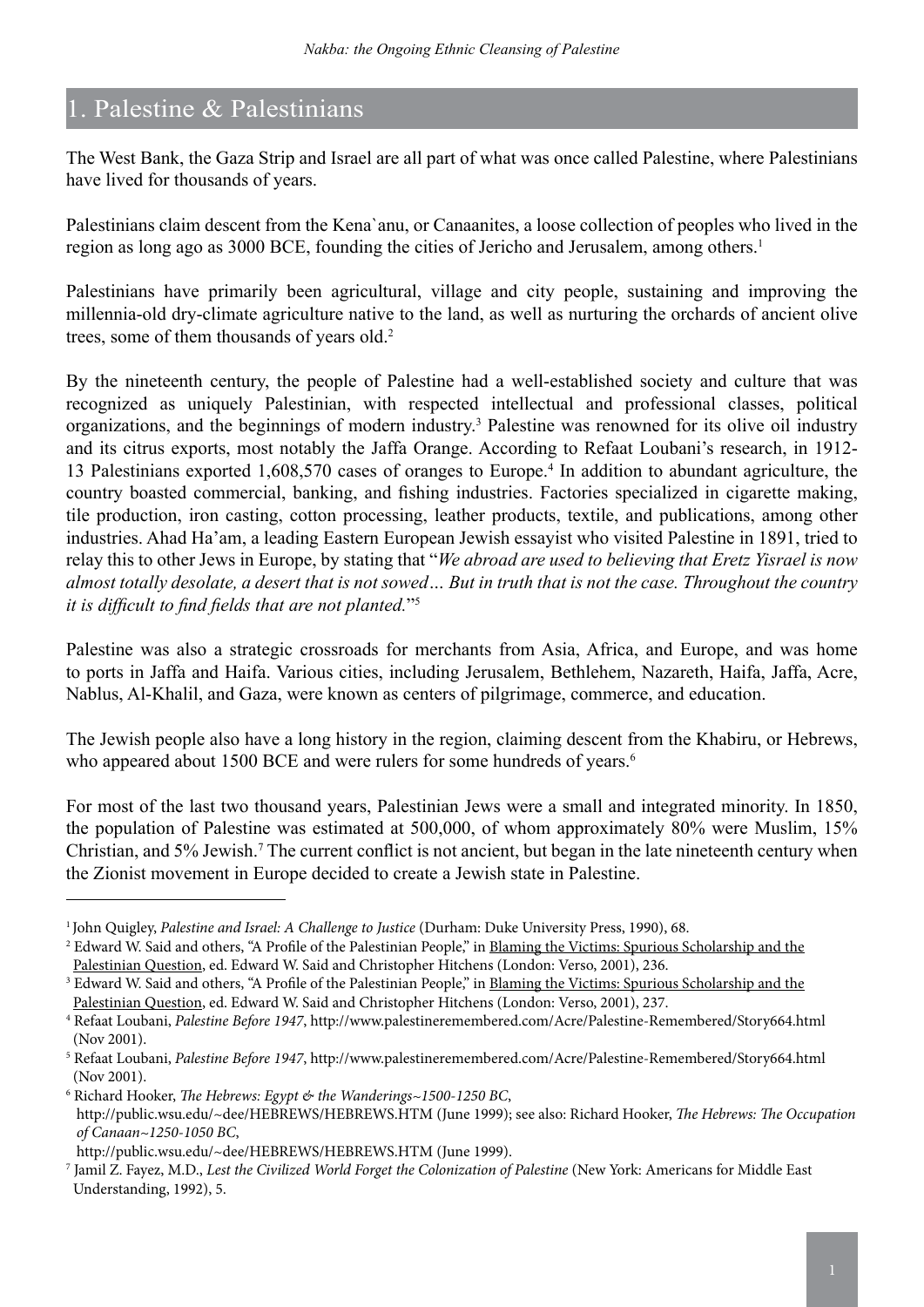# 2. Zionism

Zionism began in the late 1800's as a nationalist movement among European Jews who hoped to escape from centuries of persecution, pogroms and expulsions in Europe.<sup>8</sup>

At the Basel Conference, in 1897, the Zionist movement adopted Theodor Herzl's proposal to create a Jewish national state in Palestine.<sup>9</sup> Since Jews constituted a small minority in Palestine, implanting a Jewish majority state would by definition require the displacement of the non-Jewish majority population.10 Even though a Jewish delegation to Palestine from Vienna reported back that "*the bride is beautiful, but she is married to another man," the Zionist movement preferred to claim that Palestine was "a land without a people for a people without a land.*"11 This slogan was openly racist in denying the significance, rights, or even the existence of the Palestinian people.

In Palestine, a national liberation movement was already underway, with manifestations as early as the 1834 Arab Revolt.12 Palestinians were seeking independence from occupation by the Ottoman Turks and then by the British.13 Though Zionism was also conceived as a national liberation movement, Zionists pursued their plan by allying themselves with the colonial occupying powers.14 Zionists were essentially asking to take over the occupation from the Turks and then the British, presenting Zionism as a new European occupier, "*a rampart of Europe against Asia, an outpost of civilization as opposed to barbarism,*" as founder Theodor Herzl put it.<sup>15</sup> Neither Palestinian Arabs nor the majority of Palestinian Jews favored the Zionist plan.<sup>16</sup>

The colonialism and racism implicit from the start in the Zionist movement, leading to the ongoing attempts to displace the Arab population, have been the primary sources of conflict in the region.

Palestinians have been pressured for decades to accept the validity and primacy of a Jewish state that would—by definition—devalue the rights, needs and aspirations of all non-Jews.<sup>17</sup>

During the early years of Zionism, some Jews rejected the plan for a national state on religious grounds. <sup>18</sup> Since the founding of Israel, an increasing number of Jews have objected to the racist and oppressive actions being committed in their name.

"*It is not as though there were a Palestinian people…and we came and threw them out and took their country away from them. They do not exist.*"19 Golda Meir, 1969—Israel's fourth prime minister

#### **Zionist Terror Groups**

More than 57 massacres and 5,000 lives were claimed by Zionist terrorist groups such as Etzel, Hagannah,

<sup>8</sup> John Quigley, *Palestine and Israel: A Challenge to Justice* (Durham: Duke University Press, 1990), 3-4.

<sup>9</sup> John Quigley, *Palestine and Israel: A Challenge to Justice* (Durham: Duke University Press, 1990), 4.

<sup>&</sup>lt;sup>10</sup> Ghada Karmi, *Married to Another Man: Israel's Dilemma in Palestine* (London: Pluto Press, 2007), 1.

<sup>11</sup> Ghada Karmi, *Married to Another Man: Israel's Dilemma in Palestine* (London: Pluto Press, 2007).

<sup>12</sup> Kimmerling, Baruch and Migdal, Joel S., *The Palestinian People: A History* (Cambridge: Harvard University Press, 2003), 6-11 <sup>13</sup> Abdelaziz A. Ayyad, *Arab Nationalism and the Palestinians 1850-1939* (Jerusalem: PASSIA Publication, 1999), 34.<br><sup>14</sup> Ibid. 86.

<sup>15</sup> Theodor Herzl, *The Jewish State*, http://www.jewishvirtuallibrary.org/jsource/Zionism/herzl2b.html

<sup>16</sup> John Quigley, Palestine and Israel: *A Challenge to Justice* (Durham: Duke University Press, 1990), 6.

<sup>&</sup>lt;sup>17</sup> Gary Sussman, *The Challenge to the Two-State Solution*, http://www.merip.org/mer/mer231/challenge-two-state-solution.

<sup>18</sup> Stephen R. Shalom, *Background to the Israel-Palestine Crisis*, http://www.uscrusade.com/forum/config.pl?read=593.

<sup>&</sup>lt;sup>19</sup> Noam Chomsky, *The Fateful Triangle: The United States, Israel & the Palestinians* (Boston: South End Press, 1983), 51.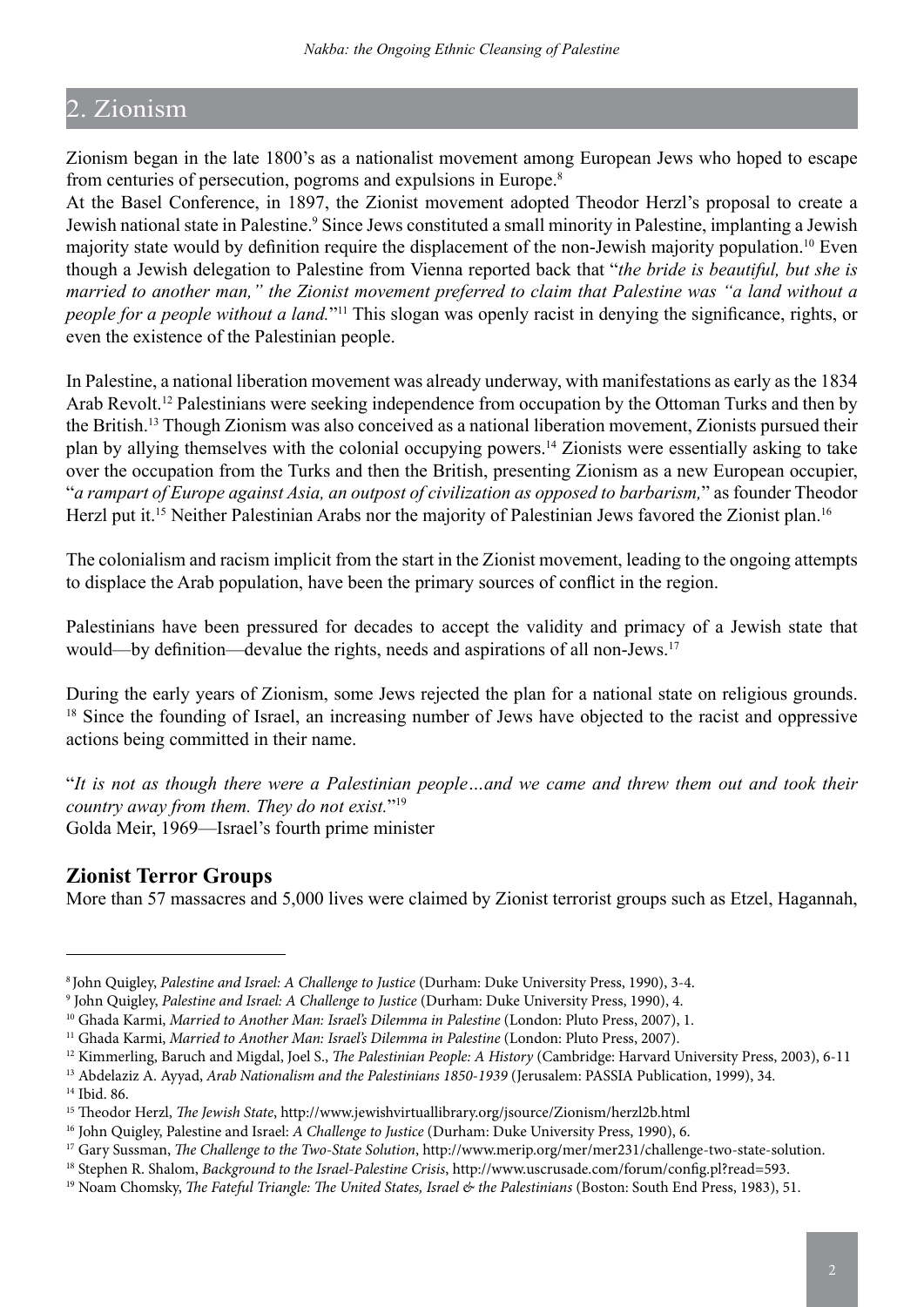Irgun, and Lehi (also known as the Stern Gang).20 According to Irgun, "*political violence and terrorism [are] legitimate tools in the Jewish national struggle for the Land of Israel.*<sup>221</sup> In 1946, Irgun bombed the King David Hotel, killing approximately 100 Britons, Arabs, and Jews.<sup>22</sup> Etzel and the Stern Gang boobytrapped cars and threw grenades into busy markets in Haifa and other Arab population centers. Etzel and the Stern Gang jointly committed the Deir Yassin massacre in April 1948.<sup>23</sup> Also in 1948, U.N. peace mediator Count Bernadotte was assassinated by the Stern Gang with the direct participation of Menachem Begin and Yitzhak Shamir, both of whom went on to become Prime Ministers of Israel.<sup>24</sup> Many of Israel's leaders came from these ranks.

"*We shall try to spirit the penniless population across the border… both the process of expropriation and the removal of the poor must be carried out discretely and circumspectly*."25 Theodore Herzl, 1895—considered the father of political Zionism

"*Regarding the transfer of the Palestinian Arabs this is much easier than any other transfer. There are Arab states in the vicinity and it is clear that if the Palestinian Arabs are removed to these states, this will improve their condition and not the contrary.*"26 David Ben-Gurion, 1944

<sup>20</sup> Canadians for Justice and Peace in the Middle East, *Factsheet: Jewish Terrorism Under the British Mandate*, http://www.cjpme.ca/documents/23%20En%20Jewish%20Terrorism%20under%20British%20Mandate%20v.1.pdf.

<sup>21</sup> Canadians for Justice and Peace in the Middle East, *Factsheet: Jewish Terrorism Under the British Mandate*,

http://www.cjpme.ca/documents/23%20En%20Jewish%20Terrorism%20under%20British%20Mandate%20v.1.pdf. <sup>22</sup> John Quigley, *Palestine and Israel: A Challenge to Justice* (Durham, Duke University Press, 1990), 29.

<sup>&</sup>lt;sup>23</sup> Noam Chomsky, *The Fateful Triangle: The United States, Israel & The Palestinians* (Boston: South End Press, 1983), 95-96.

<sup>&</sup>lt;sup>24</sup> Baylis Thomas, *How Israel Was Won: A Concise History of the Arab-Israeli Conflict* (Lanham: Lexington Books, 1999), 86.

<sup>25</sup> Benny Morris, *Righteous Victims: A History of the Zionist-Arab Conflict, 1881-2001* (New York: Vintage Books, 2001), 21-22.

<sup>26</sup> Nur Masalha, *Expulsion of the Palestinians: The Concept of "Transfer" in Zionist Political Thought, 1882-*

 *<sup>1948</sup>* (Beirut: Institute for Palestine Studies, 1992), 159 AND Alzamli, Abdulkhalek. "Palestinian Refugees and their *Nakba* in Israeli Official Documents." *Palestinian Refugee ResearchNet*. 2, 5-6. August 14, 2011. http://prrn.mcgill.ca/research/papers/alzamli.pdf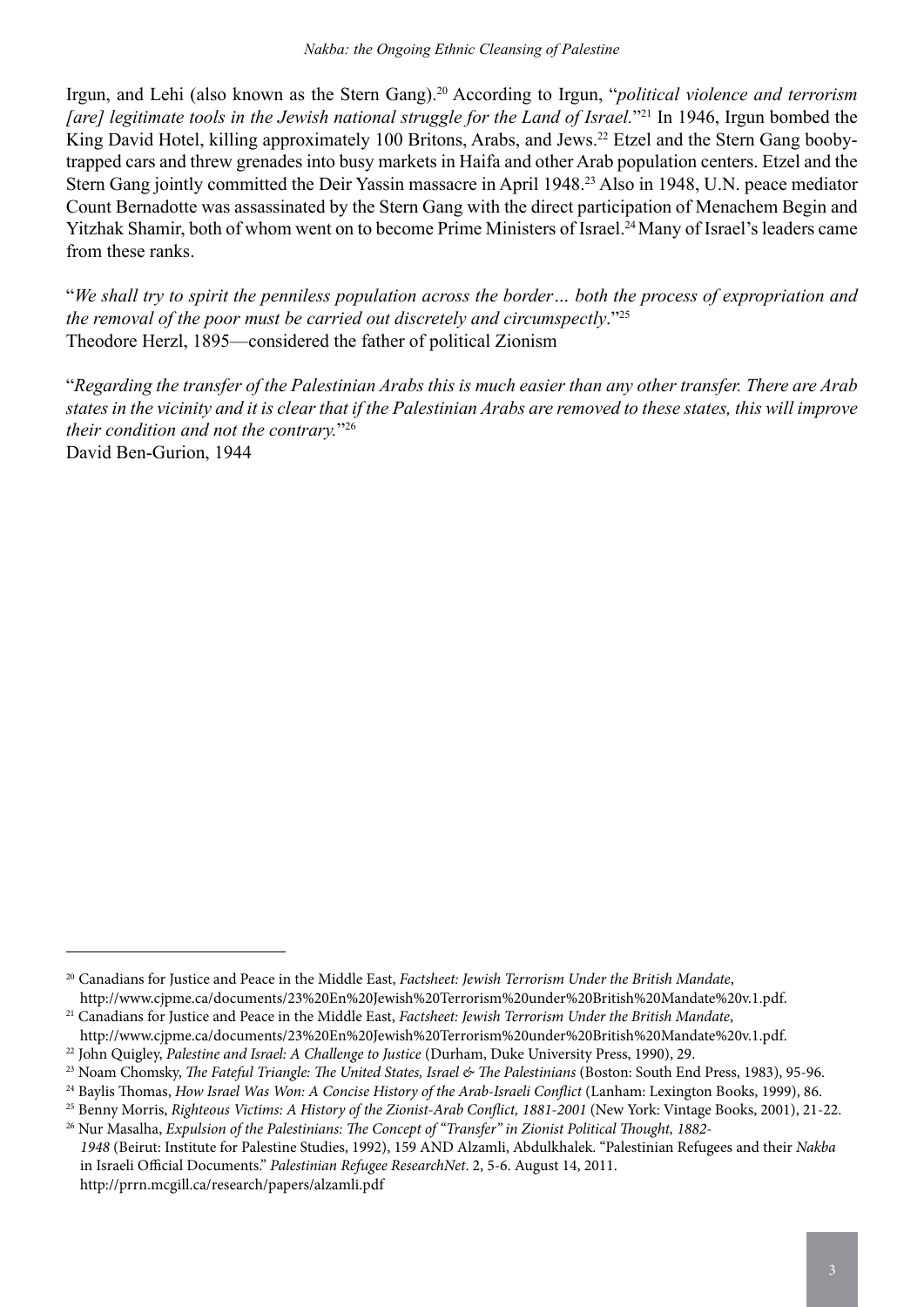# 3. The British Mandate and the Partition of Palestine

When the Ottoman Empire fell after World War I, the victorious European powers created new artificial boundaries and Palestine became a mandate territory of Britain in 1922. At the time, there were about 600,000 Palestinians and 60,000 Jews in the territory, half of the latter figure being Jewish settlers from Europe.27 Tensions had increased in November 1917 when the British Foreign Office Secretary, Lord Arthur Balfour, announced his government's support for the establishment of "a Jewish national home in Palestine."28 At the same time, however, the McMahon-Hussein Understanding promised Palestinian Arabs statehood if they assisted Great Britain in fighting against the Turks.<sup>29</sup>

Regardless of the competing promises, the number of Jewish settlers in Palestine grew ten-fold during the three decades of British rule.<sup>30</sup> Palestinian Arabs resisted both with non-violent civil disobedience and with armed revolt, and they were forcibly suppressed by the British military and by increasingly wellarmed Jewish militias.31 On November 29, 1947, the U.N. General Assembly—under heavy pressure from the United States government—adopted Resolution 181, which recommended dividing Palestine into two states; one Palestinian and one Jewish.<sup>32</sup> At that time, there were approximately 1,300,000 Arabs and 650,000 Jews in Palestine.33 Jews constituted 33 percent of the total population, and owned 6.59 percent of the land; yet the U.N. Resolution allocated 54 percent of the territory for a Jewish state.<sup>34</sup>

It had become common practice in Europe after World War I to determine borders under the international principle of "self-determination," which required asking the consent of the local population. No such consent was asked of the Palestinian people.35

For all of these reasons, Palestinians did not accept the partition of their homeland. They continued to demand independence, as they had done even prior to British and French promises. Zionist leaders were also unsatisfied with partition, though they accepted the Resolution as a first step toward conquering all of historic Palestine.

"*After the formation of a large army in the wake of the establishment of the state, we will abolish partition and expand to the whole of Palestine.*"36

David Ben-Gurion, 1938 –Israel's first prime minister

"*The Partition of Palestine is illegal. It will never be recognized… Jerusalem was and will for ever be our capital. Eretz Israel will be restored to the people of Israel. All of it. And forever.*"37 Menachem Begin –Nov. 30, 1947

<sup>&</sup>lt;sup>27</sup> Nancy Stohlman and Laurieann Aladin, eds. Live from Palestine: International and Palestinian Direct Action Against the Israeli Occupation (Cambridge: South End Press, 2003), 14.

<sup>&</sup>lt;sup>28</sup> Noam Chomsky, *The Fateful Triangle: The United States, Israel & the Palestinians* (Boston: South End Press, 1983), 90.

<sup>&</sup>lt;sup>29</sup> Baylis Thomas, *How Israel was Won: A Concise History of the Arab-Israeli Conflict* (Lanham: Lexington Books, 1999), 4.

<sup>30 &</sup>quot;Factsheet: Demographics of Historic Palestine prior to 1948." *Canadians for Justice and Peace in the Middle East*. July, 2004. http://www.cjpmo.org/DisplayDocument.aspx?DocumentID=18

<sup>31</sup> Baylis Thomas, *How Israel was Won: A Concise History of the Arab-Israeli Conflict* (Lanham: Lexington Books, 1999), 23-25; 31.

<sup>&</sup>lt;sup>32</sup> Baylis Thomas, *How Israel was Won: A Concise History of the Arab-Israeli Conflict* (Lanham: Lexington Books, 1999), 53.

<sup>33</sup> Simha Flapan, *The Birth of Israel: Myths and Realities* (New York: Pantheon Books, 1987), 44.

<sup>&</sup>lt;sup>34</sup> Benny Morris, *Righteous Victims: A History of the Zionist-Arab Conflict, 1881-2001* (New York: Vintage Books, 2001), 186.

<sup>35</sup> Simha Flapan, *The Birth of Israel: Myths and Realities* (New York: Pantheon Books, 1987), 22.

<sup>36</sup> Simha Flapan, *The Birth of Israel: Myths and Realities* (New York: Pantheon Books, 1987), 22.

<sup>37</sup> Saree Makdisi, *Palestine Inside Out: An Everyday Occupation* (New York: W.W. Norton & Company, Inc., 2008), 246.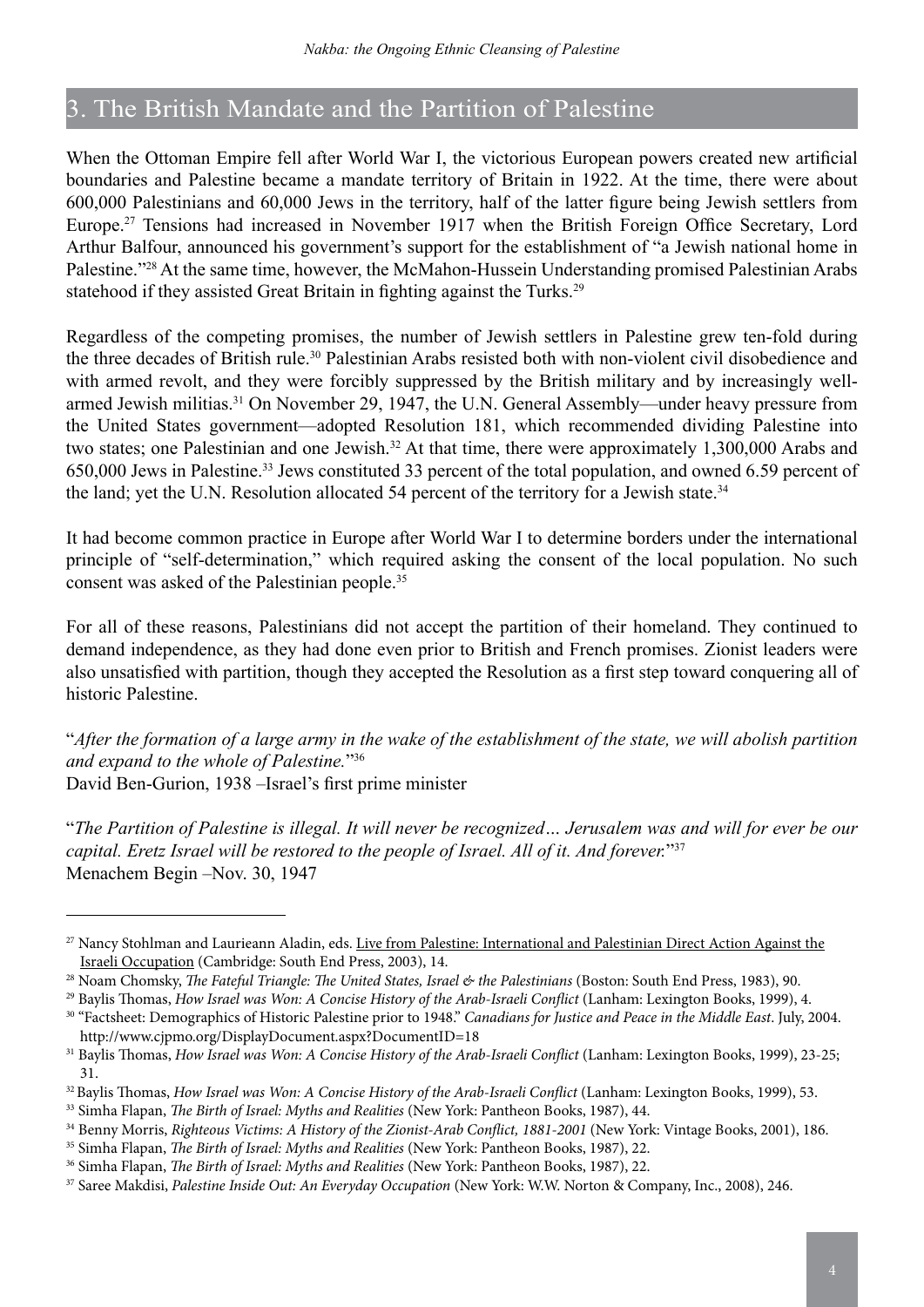# 4. Ethnic Cleansing, 1947-49

Fighting broke out between Zionist Jews and Palestinian Arabs immediately after U.N. Resolution 181 was announced. One of the first major assaults by Zionist/Jewish forces came on December 18, 1947, when Palmach units (the shock troops of the Zionist underground army) attacked the Palestinian village of Khissas in northern Galilee.<sup>38</sup> Men, women and children were killed and wounded in the night raid.

Israeli legend has it that the Zionist forces were outnumbered and outgunned. In fact, Zionist forces always had superior numbers of troops, and by the summer of 1948 they had greater numbers of weapons and armored vehicles.<sup>39</sup> British suppression of the Arab revolt in 1936-39 had left Palestinian Arabs largely unarmed and leaderless.40 A U.S.-European arms embargo on both sides maintained this imbalance.

By May 1948, Zionist forces had already captured substantial portions of Palestine outside the U.N. designated Jewish state, and at least 200,000 Palestinians had been expelled from their homes in what became Israel.<sup>41</sup>

On May 14, 1948, Great Britain officially declared the end of British Mandate rule in Palestine.42 That same day, Zionist leaders declared the State of Israel, and the U.S. government recognized it within hours.<sup>43</sup> On May 15, Jordan, Syria and Egypt entered the war. These Arab governments had territorial ambitions of their own—Jordan had made a secret agreement with the Zionists to divide up historic Palestine between them—but they were also taking military action to stop the refugee crisis and to prevent the new state of Israel from conquering more land and driving out more Palestinians.44 The Arab Legion from Jordan, the only Arab force with battle experience, did not approach the area designated for a Jewish state.45

Fighting continued until armistice agreements were signed in January 1949. The new state of Israel had conquered 77% of Palestine, with Jordan taking control of the West Bank and Egypt taking control of Gaza.46 Historic Palestine disappeared from the world map.

#### **Plan Dalet**

In March and April 1948, well before the Arab nations entered the conflict, the Zionist forces launched Plan Dalet, a systematic plan for the expulsion of Palestinians from vast areas of Palestine.<sup>47</sup> The Plan was dispatched to units of the Jewish underground forces with a detailed description of the methods for the forcible eviction of Palestinian civilians.48

Section 3b4 of Plan Dalet details offensive operations to be carried out in the name of "defense,"<sup>49</sup> including:

<sup>38</sup> Benny Morris, *The Birth of the Palestinian Refugee Problem, 1947-1949* (Cambridge: Cambridge University Press, 1987), 33.

<sup>39</sup> Simha Flapan, *The Birth of Israel: Myths and Realities* (New York: Pantheon Books, 1987), 195-96.

<sup>40</sup> Benny Morris, *Righteous Victims: A History of the Zionist-Arab Conflict, 1881-2001* (New York: Vintage Books, 2001), 154; 192.

<sup>41</sup> Benny Morris. *The Birth of the Palestinian Refugee Problem Revisited* (Cambridge: Cambridge University Press, 2004), 206.

<sup>42</sup> John Quigley, *Palestine and Israel: A Challenge to Justice* (Durham: Duke University Press, 1990), 64.

<sup>43</sup> John Quigley, *Palestine and Israel: A Challenge to Justice* (Durham: Duke University Press, 1990), 64-5.

<sup>44</sup> Simha Flapan, *The Birth of Israel: Myths and Realities* (New York: Pantheon Books, 1987), 128.

<sup>45</sup> Simha Flapan, *The Birth of Israel: Myths and Realities* (New York: Pantheon Books, 1987), 194.

<sup>46</sup> Baylis Thomas, *How Israel Was Won: A Concise History of the Arab-Israeli Conflict* (Lanham: Lexington Books, 1999), 89; see also: Benny Morris, Righteous Victims: *A History of the Zionist-Arab Conflict, 1881-2001* (New York: Vintage Books, 2001), 250.

<sup>47</sup> John Quigley, Palestine and Israel: *A Challenge to Justice* (Durham: Duke University Press, 1990), 57.

<sup>48</sup> Norman G. Finkelstein, *Image and Reality of the Israel-Palestine Conflict* (London: Verso, 2003), 64.

<sup>49</sup> Walid Khalidi. "Text of Plan Dalet (Plan D)." Journal of Palestinian Studies 18, no. 1 (1988): 24-35.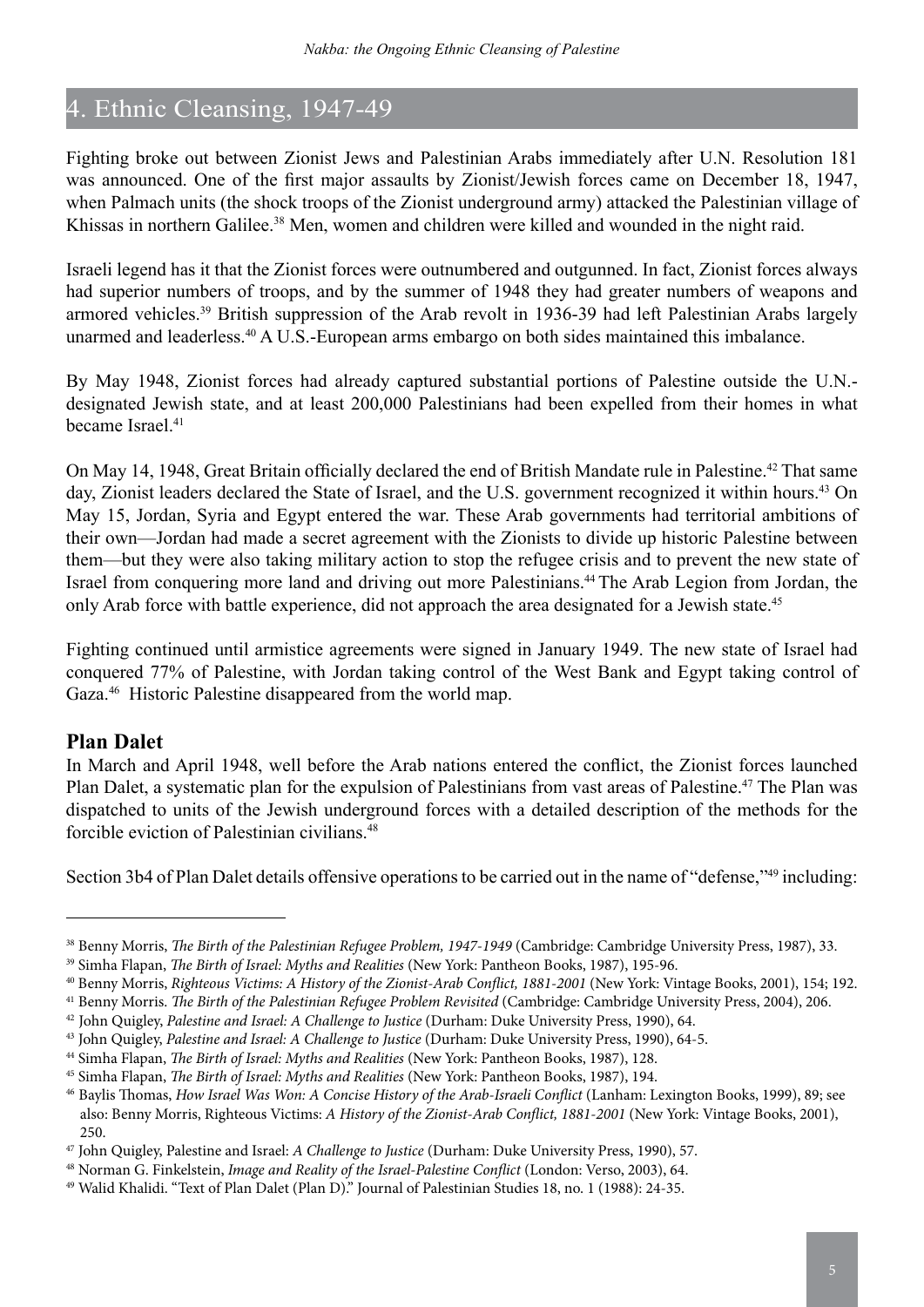- Destruction of villages (setting fire to, blowing up, and planting mines in the debris), especially those population centers which are difficult to control continuously.
- Mounting search and control operations according to the following guidelines: encirclement of the village and conducting a search inside it. In the event of resistance, the armed force must be destroyed and the population must be expelled outside the borders of the state.

Each unit was issued its own list of villages and neighborhoods to target in keeping with the master plan.<sup>50</sup> In executing the plan, the mass expulsion was accompanied by imprisonment, massacres and rape.<sup>51</sup>

"*The cleansing of Palestine remains the prime objective of Plan Dalet.*"52 David Ben Gurion, May 1948

# **Deir Yassin**

At dawn on April 9, 1948, the Irgun and Stern Gangs, led by Menachem Begin and Yitzhak Shamir, attacked the village of Deir Yassin.<sup>53</sup> They blew up houses with their inhabitants inside, executed men, women and children at close range, and dumped many of the bodies into wells and into the nearby quarry. Some of the villagers were able to fight back and wound some of the attackers, but the Zionist Palmach shock troops came to the aid of the Irgun and Stern Gangs. Some of the captured villagers were loaded onto trucks to be paraded through the streets of Jerusalem in a victory procession before returning and executing them.<sup>54</sup> The Irgun and Haganah used mobile loudspeakers to broadcast news of the massacre at Deir Yassin into the Arab areas of the major cities.<sup>55</sup>

Similar scenarios were enacted in other parts of Palestine. Most of these operations were marked by atrocities—a fact which led Aharon Zisling, the Minister of Agriculture, to tell the Israeli cabinet in November 1948: "*I couldn't sleep all night. I felt that things that were going on were hurting my soul, the soul of my family and all of us here… Now Jews too have behaved like Nazis and my entire being has been shaken.*"56

"*We created terror among the Arabs and all the villages around. In one blow, we changed the strategic situation.*"57

Menachem Begin, shortly after the Deir Yassin massacre

<sup>50</sup> Norman G. Finkelstein, Image and Reality of the Israel-Palestine Conflict (London: Verso, 2003), 72.

<sup>51</sup> Benny Morris, 1948: A History of the First Arab-Israeli War (New Haven: Yale University Press, 2008) 328, 345, 404-6.

<sup>52</sup> Ilan Pappe, The Ethnic Cleansing of Palestine (Oxford: Oneworld Publications Limited, 2011), 128.

<sup>53</sup> John Quigley, Palestine and Israel: A Challenge to Justice (Durham: Duke University Press, 1990), 58.

<sup>54</sup> John Quigley, Palestine and Israel: A Challenge to Justice (Durham: Duke University Press, 1990), 58.

<sup>&</sup>lt;sup>55</sup> John Quigley, Palestine and Israel: A Challenge to Justice (Durham: Duke University Press, 1990), 58.

<sup>56</sup> Vidal, Dominique. "The Expulsion of the Palestinians Re-examined." Le Monde diplomatique, December 1997. http://mondediplo.com/1997/12/palestine

<sup>57</sup> Shackle, Samira. "Deir Yassin Remembered." Middle East Monitor. April 9, 2014. https://www.middleeastmonitor.com/articles/middle-east/5689-deir-yassin-remembered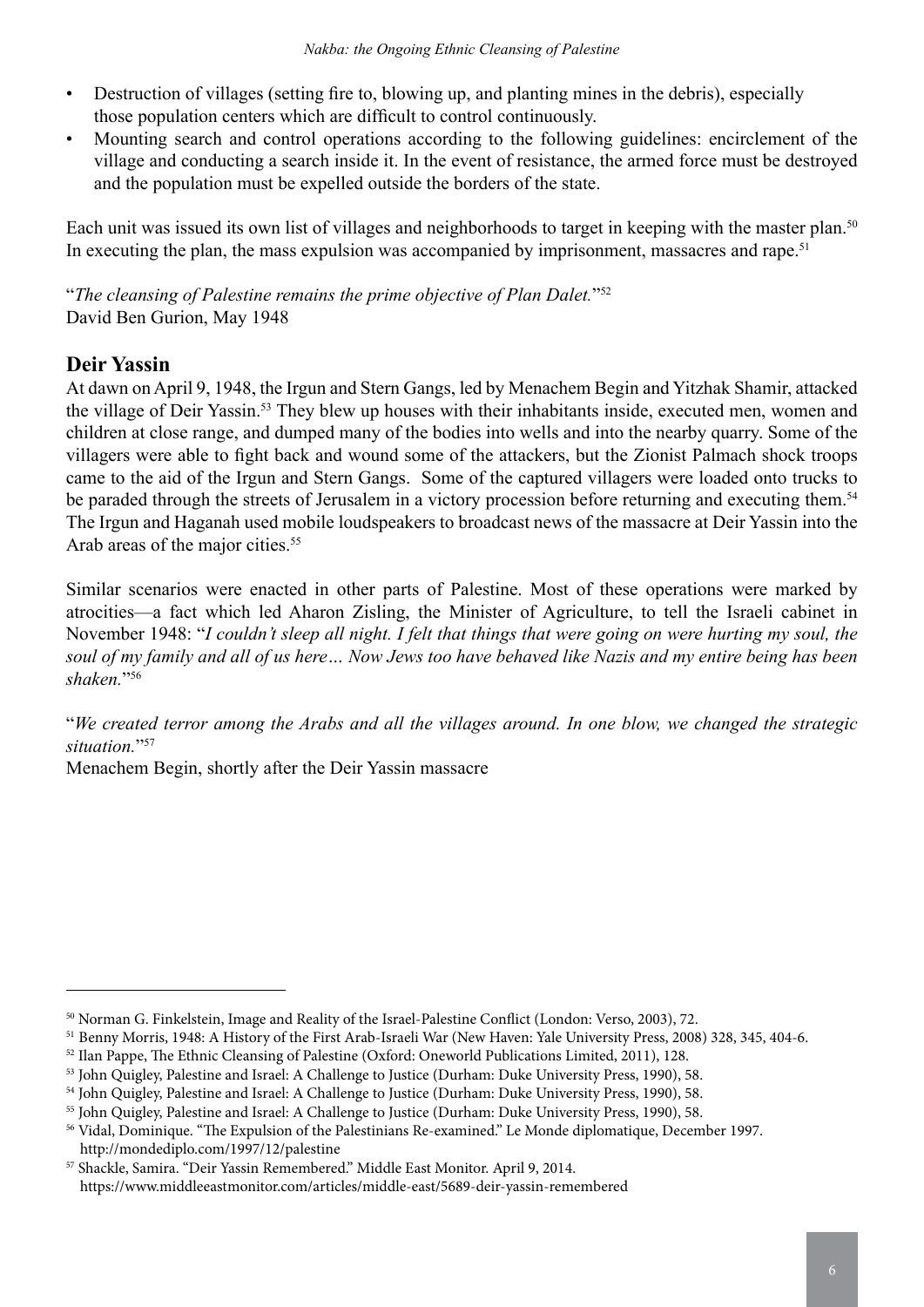# 5. Refugees

By 1949, close to 800,000 Palestinians had been driven out of their homes.<sup>58</sup> Israeli historian Ilan Pappe has tabulated 531 villages that were destroyed.<sup>59</sup> New Israeli towns were founded on many of the sites.<sup>60</sup>

According to Israeli propaganda, the Palestinians had left of their own accord, or under orders from Arab leaders.61 The propaganda cited "Arab broadcasts" instructing people to move away so that Arab armies could "operate without interference."62 In fact, examination of U.S. and British intelligence records demonstrates that Arab broadcasts were instructing the population to stay put, not asking people to leave.<sup>63</sup> Israeli forces, meanwhile, were using threats, violence, and murder to force many Palestinians to leave their homes.

Before the war was over, the Israeli government took steps to prevent Palestinians from returning to their homes. In August 1948, a "Transfer Committee" was created to supervise the destruction of the emptied Arab villages and/or their repopulation with recent Jewish immigrants.<sup>64</sup> In December 1948, Israel passed the "Absentee Law," giving legal cover to the confiscation of Palestinian properties whose owners had been expelled.<sup>65</sup>

Some of the Palestinian refugees were forced elsewhere in Palestine.<sup>66</sup> Most were forced out of the country altogether.67 The U.N. set up refugee camps in Jordan, Syria, Lebanon, and inside the Palestinian areas administered by Jordan and Egypt.<sup>68</sup>

When refugees tried to cross the border back to their homes, Israel treated them as criminal infiltrators and launched violent reprisals against locations in Jordan, Syria, and Egyptian-controlled Gaza.<sup>69</sup> Several Israeli historians and others have concluded that not until 1953, after several years of being violently excluded and attacked by Israel, did Palestinian refugees begin infiltrating Israel to engage in violent resistance.<sup>70</sup>

It is sometimes claimed that Israel absorbed Jewish refugees from Arab countries "in exchange" for Palestinian refugees. However, Palestinians were driven out starting in 1947, whereas the movement of Jewish populations from Arab countries did not begin until after the founding of Israel in 1948, with most of the movement happening in 1949 and later.71 Israel solicited Jews from Arab countries, even arranging for their transport and promising opportunities that were later not available. Both the inviting of Jews from Arab countries and the expulsion of Palestinians from Palestine served the Zionist goal of establishing a Jewish majority in the new nation of Israel.

<sup>&</sup>lt;sup>58</sup> Edward W. Said, "Introduction," in Blaming the Victims: Spurious Scholarship and the Palestinian Question, ed. Edward W. Said and Christopher Hitchens (London: Verso, 2001), 3.

<sup>59</sup> Pappe, Ilan. "The 1948 Ethnic Cleansing of Palestine." *Journal of Palestinian Studies 36,* no. 1 (2006): 6-20.

<sup>60</sup> Benny Morris, *The Birth of the Palestinian Refugee Problem*, 1947-1949 (Cambridge: Cambridge University Press, 1987), 155.

<sup>61</sup> Simha Flapan, *The Birth of Israel: Myths and Realities* (New York: Pantheon Books, 1987), 84-5.

<sup>62</sup> Simha Flapan, *The Birth of Israel: Myths and Realities* (New York: Pantheon Books, 1987), 85.

<sup>63</sup> Simha Flapan, *The Birth of Israel: Myths and Realities* (New York: Pantheon Books, 1987), 87.

<sup>64</sup> Simha Flapan, *The Birth of Israel: Myths and Realities* (New York: Pantheon Books, 1987), 103-4.

<sup>65</sup> Simha Flapan, *The Birth of Israel: Myths and Realities* (New York: Pantheon Books, 1987), 106.

<sup>66</sup> Simha Flapan, *The Birth of Israel: Myths and Realities* (New York: Pantheon Books, 1987), 216.

<sup>67</sup> Simha Flapan, *The Birth of Israel: Myths and Realities* (New York: Pantheon Books, 1987), 216.

<sup>68</sup> United Nations High Commissioner for Refugees, *The United Nations and Palestinian Refugees* (Switzerland: UNHCR, 2007), 4, http://www.unrwa.org/userfiles/2010011791015.pdf.

<sup>69</sup> John Quigley, *Palestine and Israel: A Challenge to Justice* (Durham: Duke University Press, 1990), 154.

<sup>70</sup> Baylis Thomas, *How Israel Was Won: A Concise History of the Arab-Israeli Conflict* (Lanham: Lexington Books, 1999), 106.

<sup>71</sup> Norman G. Finkelstein, *Image and Reality of the Israel-Palestine Conflict* (London: Verso, 2003), 82; see also: John Quigley, *Palestine and Israel: A Challenge to Justice* (Durham: Duke University Press, 1990), 100-102.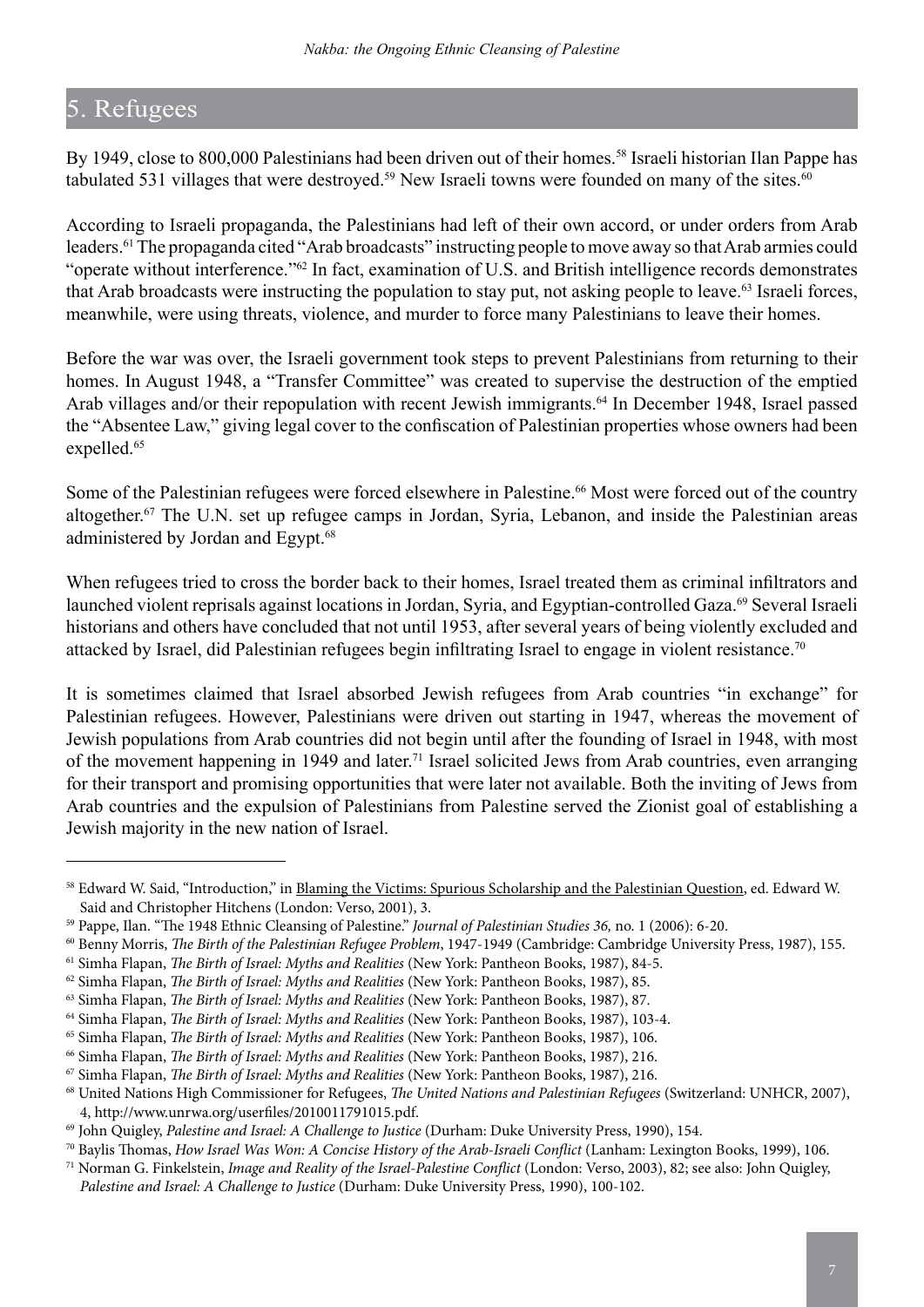U.N. Security Council Resolution 194 declared that "refugees wishing to return to their homes should be permitted to do so at the earliest practicable date and that those choosing not to return should be compensated for their property." Since 1949, both the General Assembly and Security Council of the U.N. have passed numerous resolutions criticizing Israel. Many of these have called for the return of Palestinian refugees, and the end of the Israeli occupation of the West Bank and Gaza. The Israeli government, while using Resolutions 181 and 194 as a legal basis for founding its state, has rejected all other U.N. resolutions as non-binding.

Palestinians are one of the largest and longest suffering groups of refugees in the world. Over 4.5 million Palestinian refugees are registered with the U.N., and many more are unregistered. Many still carry keys to the homes from which they were expelled in 1948.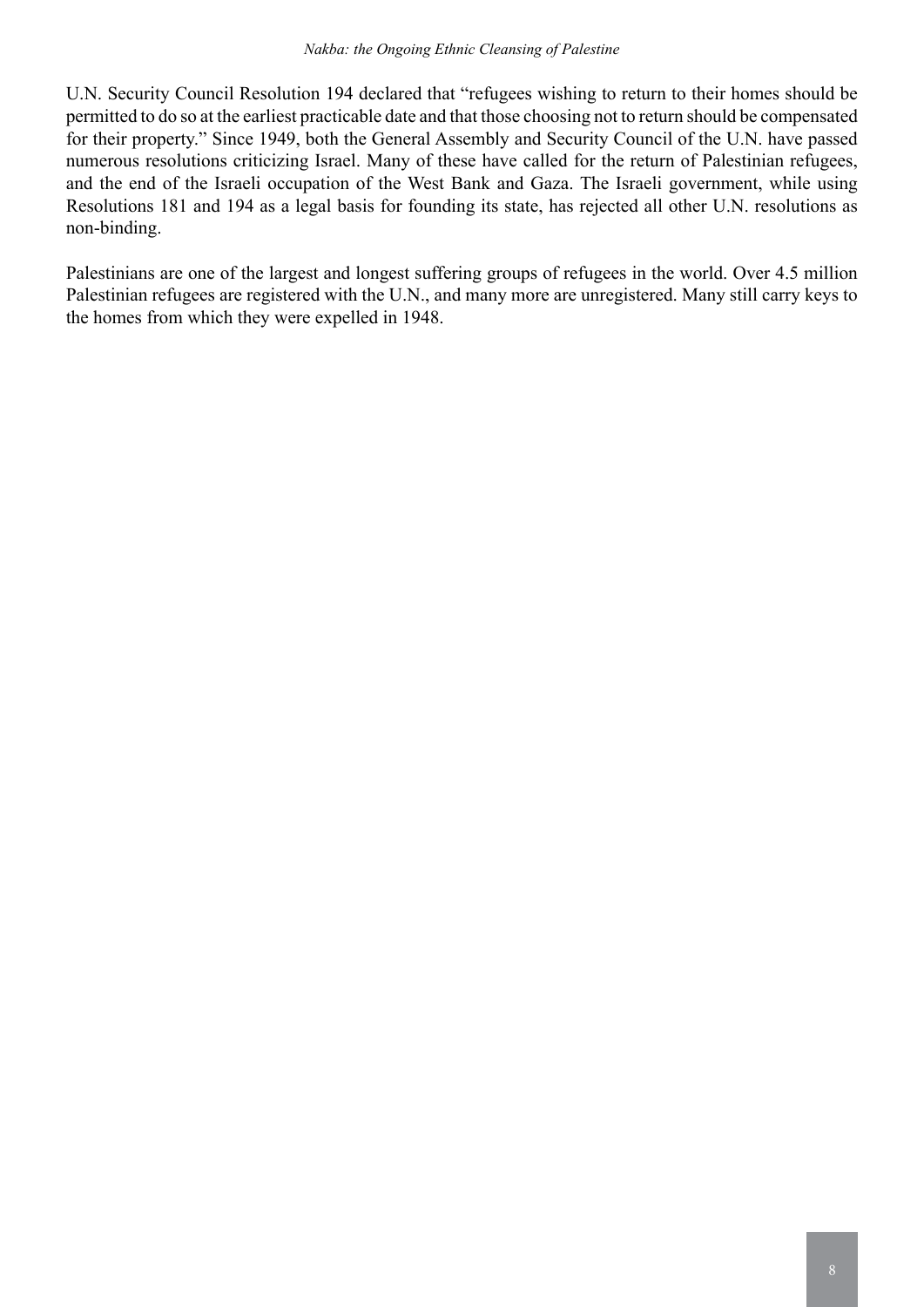# 6. The 1967 War

Border skirmishes and instability increased after Israel refused to allow Palestinian refugees to return to their homes.72 In 1956, Israel invaded Egypt in tandem with a French-British attack on the Suez Canal, but was forced to retreat by U.S. President Eisenhower.73 Palestinians who had managed to remain inside Israel lived under harsh martial law until 1966. Israel became increasingly militarized and Arab governments continued making threats that were more for local consumption and not supported by any serious military capability or plans.74 The Israeli military created provocations in what was designated by the U.N. as a demilitarized zone between Israel and Syria.75

In 1967, violent rhetoric on both sides had escalated to the point where both the Arab countries and Israel had reason to fear invasion by the other.<sup>76</sup> Egypt, though participating in diplomatic initiatives with the U.S., also moved troops into defensive position in the Sinai Peninsula.<sup>77</sup>

On June 5, Israel launched a surprise attack on Egypt.78 Israel called it a preemptive strike, though Israeli military and government leaders have since admitted that they knew there was no military necessity for the attack.<sup>79</sup> Five days later, Israel had achieved all its territorial objectives, including occupying the West Bank and Gaza.80

As a result, 300,000 more Palestinians were driven out of Palestine to become refugees.<sup>81</sup> Israel immediately began demolishing Palestinian homes for Israeli settlements.<sup>82</sup> Some Israeli government officials spoke of returning part but not all of the conquered territories, but others insisted that the conquered territories would remain part of Israel forever.83 In response, eight Arab countries issued the Khartoum Resolution, refusing to negotiate with Israel.<sup>84</sup>

"*…the entire story of the danger of extermination was invented of whole cloth and exaggerated after the fact to justify the annexation of new Arab territories.*"85 Mordecai Bentov, Israeli Cabinet Minister –June 1972

"*I do not believe that Nasser wanted war. The two divisions he sent into Sinai on May 14 would not have been enough to unleash an offensive against Israel. He knew it and we knew it.*"86 Yitzhak Rabin, Chief of Staff (and later Prime Minister) –February 1968 "In June 1967, we again had a choice... We must be honest with ourselves. We decided to attack him."87

73 Benny Morris, *Righteous Victims: A History of the Zionist-Arab Conflict, 1881-2001* (New York: Vintage Books, 2001), 296-97. 74 Norman Finkelstein, *Image and Reality of the Israel-Palestine Conflict* (London: Verso, 2003), 132.

<sup>72</sup> Benny Morris, *Righteous Victims: A History of the Zionist-Arab Conflict, 1881-2001* (New York: Vintage Books, 2001), 260.

<sup>75</sup> Norman Finkelstein, *Image and Reality of the Israel-Palestine Conflict* (London: Verso, 2003), 131.

<sup>76</sup> Benny Morris, *Righteous Victims: A History of the Zionist-Arab Conflict, 1881-2001* (New York: Vintage Books, 2001), 303-04.

<sup>77</sup> Benny Morris, *Righteous Victims: A History of the Zionist-Arab Conflict, 1881-2001* (New York: Vintage Books, 2001), 302-03.

<sup>78</sup> Benny Morris, *Righteous Victims: A History of the Zionist-Arab Conflict, 1881-2001* (New York: Vintage Books, 2001), 313.

<sup>79</sup> Noam Chomsky, *The Fateful Triangle: The United States, Israel & The Palestinians* (Boston: South End Press, 1983), 100.

<sup>80</sup> Benny Morris, *Righteous Victims: A History of the Zionist-Arab Conflict, 1881-2001* (New York: Vintage Books, 2001), 329.

<sup>81</sup> Palestinian Academic Society for the Study of International Affairs, "Palestinian Refugees," (Jerusalem: PASSIA Publication, 2004).

<sup>82</sup> Benny Morris, *Righteous Victims: A History of the Zionist-Arab Conflict*, 1881-2001 (New York: Vintage Books, 2001), 332-333. 83 Benny Morris, *Righteous Victims: A History of the Zionist-Arab Conflict, 1881-2001* (New York: Vintage Books, 2001), 333-334.

<sup>84</sup> Norman G. Finkelstein, *Image and Reality of the Israel-Palestine Conflict* (London: Verso, 2003), 152.

<sup>85</sup> John B. Quigley, *The Case for Palestine: An International Law Perspective* (Durham: Duke University Press, 1990), 170.

<sup>86</sup> Norman G. Finkelstein, *Image and Realty of the Israel-Palestine Conflict* (London: Verso, 2003), 134.

<sup>87</sup> Norman G. Finkelstein, *Image and Reality of the Israel-Palestine Conflict* (London: Verso, 2003), 134-135.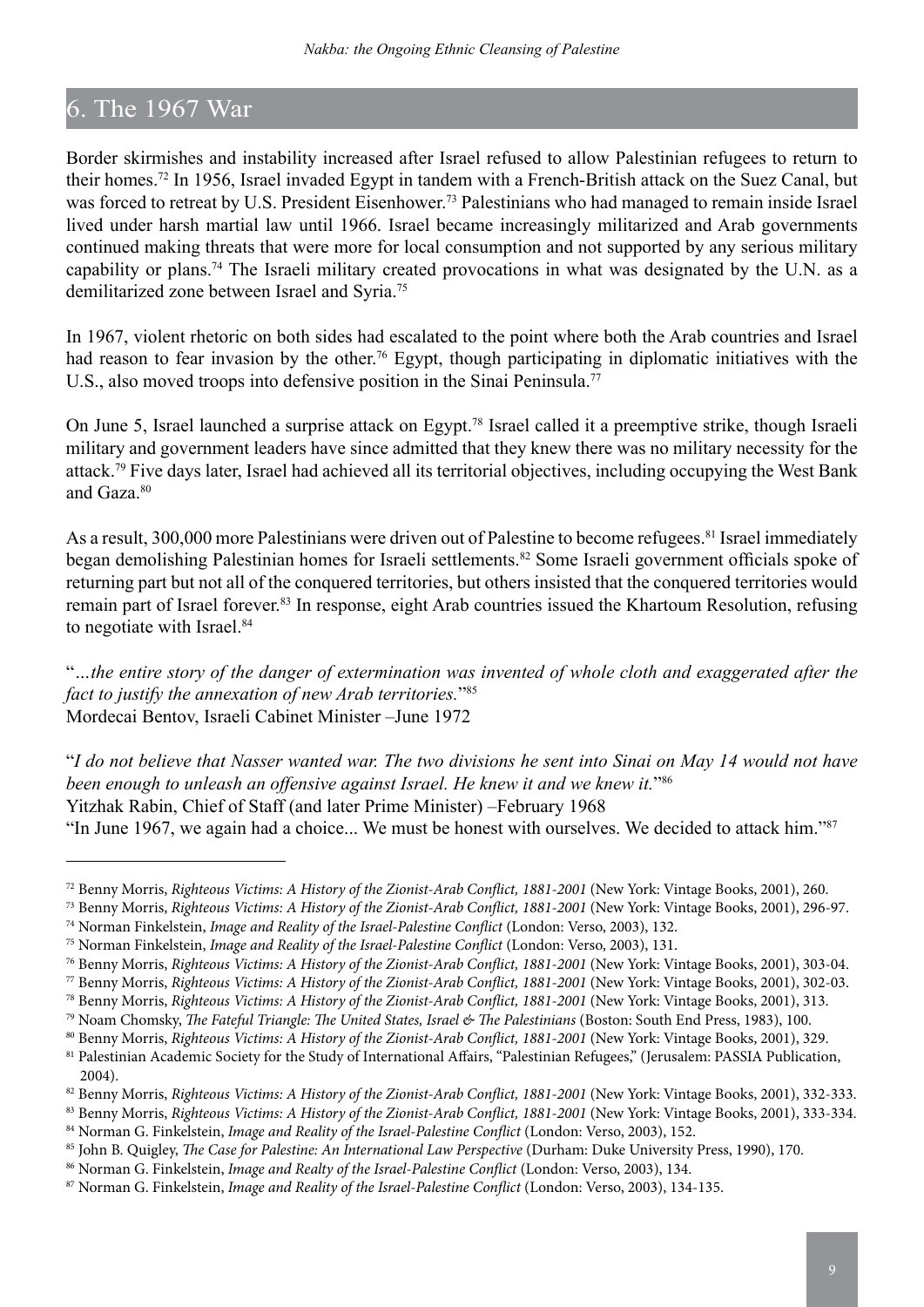Menachem Begin, Israeli Cabinet Minister (later Prime Minister) –August 1982

# **USS Liberty**

On June 8, 1967, Israeli air and naval forces attacked the U.S. Navy intelligence ship, USS Liberty, on the Mediterranean Sea. The USS Liberty was identified as a U.S. naval ship nine hours before the attack by Israeli reconnaissance aircraft and continuously tracked by Israeli radar and aircraft thereafter.<sup>88</sup> The ship was sailing in international waters at less than five knots,<sup>89</sup> with no offensive armament. Israeli forces attacked without warning and without attempting contact,<sup>90</sup> killing 34 U.S. sailors and wounding 174 more. Though the U.S. government has never formally accepted the Israeli story that it was an accident, no investigation was mounted, and the survivors were prohibited from telling their story.

"*Message intercepts by the USS Liberty made it clear that Israel had never intended to limit its attack to Egypt. Furthermore, we learned that the Israelis were themselves intercepting communications among Arab leaders. The Israelis then retransmitted 'doctored' texts to encourage Jordan and Syria to commit their armies in the erroneous belief that Nasser's army had repelled the Israeli invaders. To destroy this incriminating evidence, Moshe Dayan [Israeli Minister of Defense] ordered his jets and torpedo boats to destroy the Liberty immediately.*"91

--Wilbur Crane Eveland, CIA operative in the Middle East during 1967

<sup>88</sup> Lieutenant Commander Jacobsen, Walter L. "A Juridical Examination of the Israeli Attack on the USS Liberty." *Naval Law Review* 36 (1986): 79-80. Available at

http://www.gtr5.com/commentary/A%20Juridical%20Examination%20of%20the%20Israeli%20Attack%20on%20the%20 USS%20L1..pdf

<sup>89</sup> Clifford, Clark M. "The Israeli Attack on the USS Liberty." *President's Foreign Intelligence Advisory Board*. July 18, 1967. 1. http://www.thelibertyincident.com/clifford.html

<sup>90</sup> Clifford, Clark M. "The Israeli Attack on the USS Liberty." *President's Foreign Intelligence Advisory Board*. July 18, 1967. 3.

<sup>91</sup> Wilbur Crane Eveland, *Ropes of Sand: America's Failure in the Middle East* (New York: W.W. Norton, 1980) 325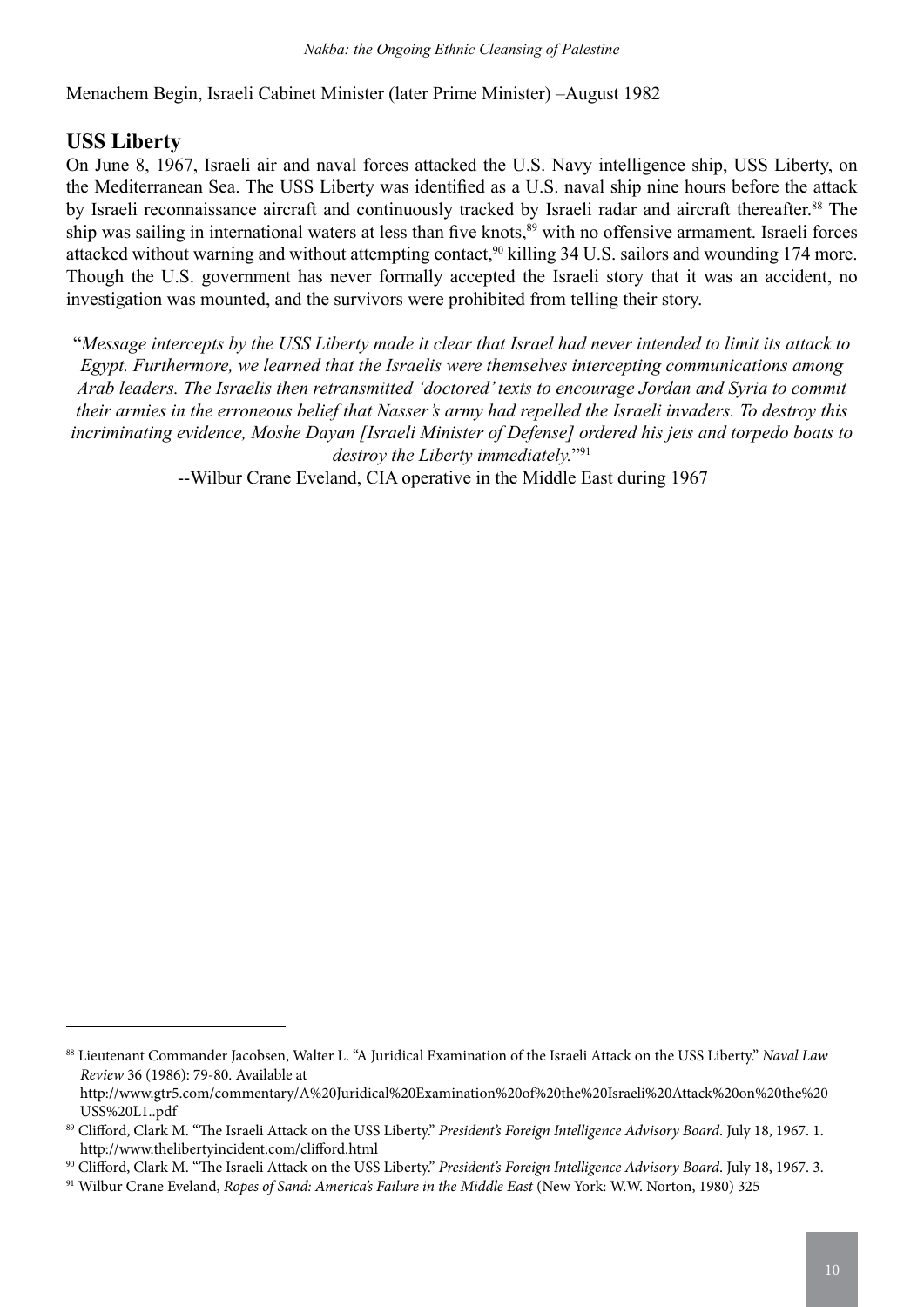# 7. Occupation

After the victory of 1967, Israel illegally annexed East Jerusalem to become a part of the State of Israel.<sup>92</sup> The other conquered areas – the West Bank and the Gaza Strip -- have never been formally annexed and so the 3.5 million Palestinians who remain there are not citizens of any country but have remained subjects of an illegal military occupation.<sup>93</sup>

Under military occupation, Palestinians in the West Bank and Gaza Strip are subject to Israeli military laws. These laws closely resemble—and in some cases are exactly the same as—the apartheid laws of old South Africa. Under military occupation<sup>94</sup>:

- -- Palestinians have no right of free speech
- -- They can be arrested without warrant or charge
- -- They can be held in jail indefinitely without charge or trial
- -- They are routinely tortured during interrogation
- -- Their freedom of movement is severely controlled and
- -- They can be expelled from the country with no due process<sup>95</sup>
- -- Palestinian homes can be entered and searched without warrants

Despite the creation of the Palestinian National Authority (PNA), the Israeli military governor remains the highest authority in the Occupied Territories.<sup>96</sup>

By suppressing Palestinian industry inside the West Bank and Gaza Strip<sup>97</sup>, Israel has kept Palestinians as a cheap labor force for Israeli industry and construction, before finally closing borders and removing even that source of income.

Since 1993, Israel has regularly implemented massive closures within the West Bank, preventing Palestinians from going to their own cities for work, as well as depriving them of access to hospitals, social services, and cultural and religious centers in Jerusalem.<sup>98</sup>

#### **Taxation Without Representation**

Palestinians living in the West Bank and Gaza, though not allowed to vote in Israeli elections, are forced to pay taxes to the Israeli government.<sup>99</sup> Their tax revenues are primarily spent inside Israel, not in the West Bank or Gaza. During the first Intifada, 1987-1993, many Palestinians refused to pay taxes to Israel as a

<sup>92</sup> Tanya Reinhart, *Israel/Palestine: How to End the War of 1948* (New York: Seven Stories Press, 2002), 34.

<sup>93</sup> Tanya Reinhart, *Israel/Palestine: How to End the War of 1948* (Seven Stories Press, 2002), 8.

<sup>94</sup> Weil, Sharon. "The judicial arm of the occupation: the Israeli military courts in the occupied territories." *International Review of the Red Cross* 89, no. 866 (June 2007): 395-419

<sup>95</sup> Edward W. Said and others, "A Profile of the Palestinian People," in Blaming the Victims: Spurious Scholarship and the Palestinian Question, ed. Edward W. Said and Christopher Hitchens (London: Verso, 2001), 252.

<sup>96</sup> Text: 1993 Declaration of Principles." *BBC News*. Article VIII and Annex III. November 29, 2001. http://news.bbc.co.uk/2/hi/in\_depth/middle\_east/israel\_and\_the\_palestinians/key\_documents/1682727.stm

<sup>97</sup> Yanai, Daniela. "The Materiality of Subordination in the Israeli Occupation of the West Bank and Gaza." *University of California, Berkley, School of Law*. 2001.

http://www.law.berkeley.edu/HRCweb/pdfs/fellow-report01\_dyanai.pdf

<sup>98 &</sup>quot;Checkpoints, Physical Obstructions, and Forbidden Roads." *B'Tselem-The Israeli Information Center for Human Rights in the Occupied Territories*. March 11, 2014.

<sup>99 &</sup>quot;Israeli-Palestinian Interim Agreement on the West Bank and the Gaza Strip." *United Nations Special Council for the Middle East Peace Process*. September 28, 1995. Article XVII. http://www.unsco.org/Documents/Key/Israeli-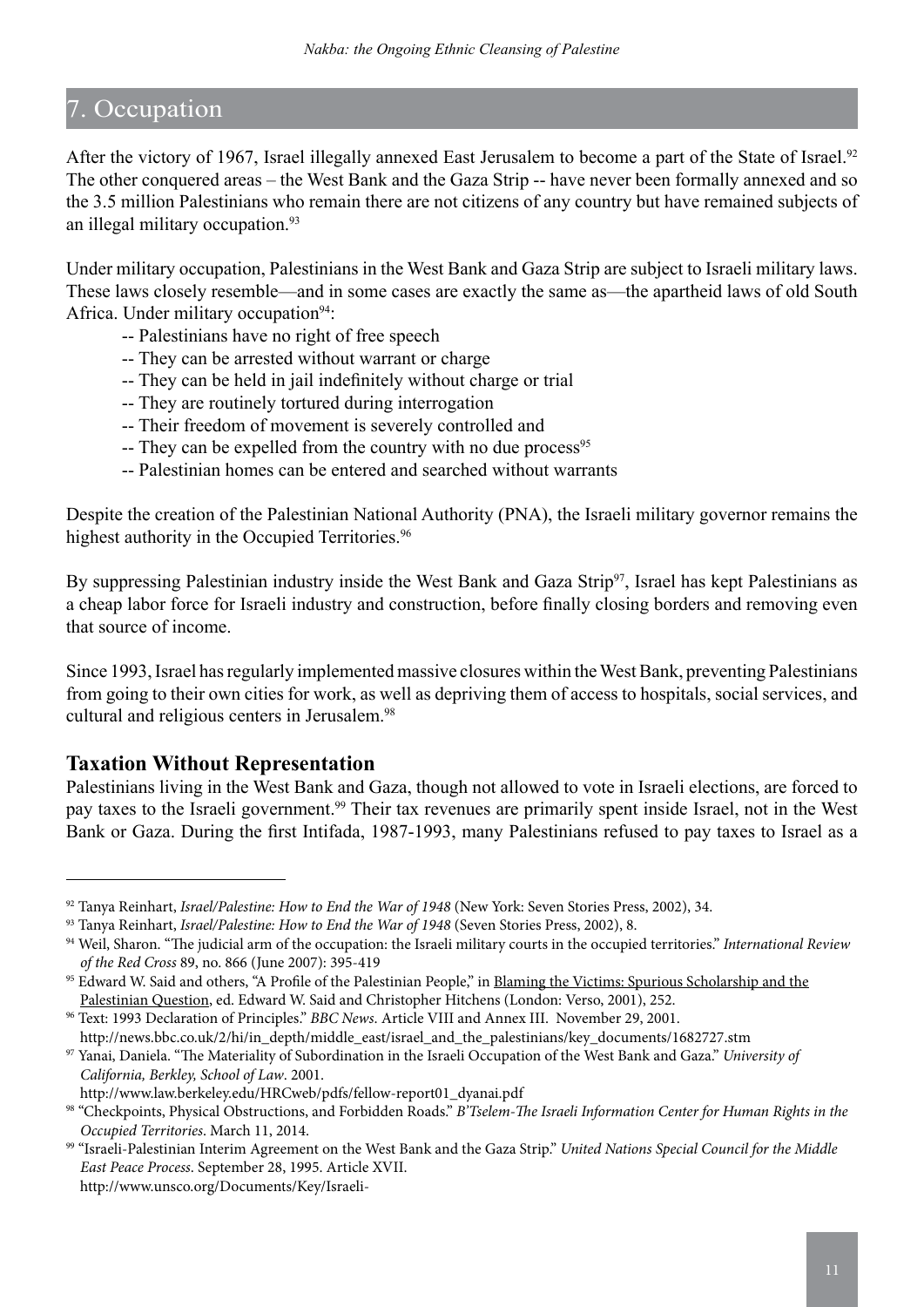form of nonviolent resistance to the Occupation.

"*Why do we not pay our taxes? First, the military authority does not represent us, and we did not invite them to come on our land. Second, the collected taxes are used to increase the harsh measures against our people. Must we pay for the bullets that kill our children?*"

-- Statement by residents of Beit Sahour, 1987.<sup>100</sup>

### **Gaza**

In 2005, the Israeli government moved approximately 8,000 Israeli settlers out of Gaza (many of whom relocated to settlements in the West Bank) and redeployed Israeli military forces to the border.101 The government of Israel tried to present this as an end to the Israeli occupation of Gaza. However:-- Israel still controls Gaza's airspace, sea shore, borders and border crossings, including Gaza's border with Egypt. It has used its ability to restrict products entering or leaving Gaza, causing shortages of critically needed items, including medical and hospital supplies.102 -- Israeli soldiers still enter Gaza at any time and for any reason.<sup>103</sup> Over 400 Palestinians were killed by Israeli soldiers in the second half of 2006 in Gaza alone.<sup>104</sup> -- Israel still controls Gaza's electricity and water, and has used the ability to shut them off as a punitive measure.105 -- Israel still has veto power over any legislation passed by the Palestinian Authority in Gaza and the West Bank<sup>106</sup>

As defined by The Hague Regulations of 1907 and the Nuremberg Tribunal of 1948, this "effective control" of the territory still constitutes occupation,<sup>107</sup> and Palestinians have continued to resist. Israel has reduced Gaza to little more than a large open-air prison under constant siege and the Israeli military continues to invade Gaza, bombard civilian neighborhoods and infrastructure, and carry out targeted assassinations, all the while strengthening the military occupation of the West Bank with an ever-increasing network of checkpoints, walls and illegal settlements.

Dov Weisglass, Ariel Sharon's chief advisor, stated publicly that "t*he significance of the [Gaza] disengagement plan is the freezing of the peace process… Effectively, this whole package called the Palestinian state, with all that it entails, has been removed indefinitely from our agenda.*"108

103 "Israeli-Palestinian Interim Agreement on the West Bank and the Gaza Strip." United Nations Special Council for the Middle East Peace Process. September 28, 1995. Article XII.

 http://www.unsco.org/Documents/Key/Israeli-Palestinian%20Interim%20Agreement%20on%20the%20West%20Bank%20 and%20the%20Gaza%20Strip.pdf

<sup>104</sup> "Israeli-Palestinian Fatalities Since 2000-Key Trends." United Nations Office for the Coordination of Humanitarian Affairs occupied Palestinian Territory. August 31, 2007. http://unispal.un.org/unispal.nsf/0/be07c80cda4579468525734800500272?OpenDocument

<sup>105</sup> "Israel threatens to cut Gaza power, water over rockets." |ABC News, Australia. September 4, 2007.

<sup>106</sup> Norman G. Finkelstein, Image and Reality of the Israel-Palestine Conflict (London: Verso, 2003), 175.

<sup>107</sup> "Occupation." International Committee of the Red Cross. November 6, 2012. http://www.icrc.org/eng/war-and-law/contemporary-challenges-for-ihl/occupation/overview-occupation.htm AND Ferraro, Tristan. "Determining the beginning and end of an occupation under international humanitarian law." International Review of the Red Cross. Volume 94, Number 885. Spring 2012. 141.

Palestinian%20Interim%20Agreement%20on%20the%20West%20Bank%20and%20the%20Gaza%20Strip.pdf 100 As recorded by Edward Mast on visit to Palestine

<sup>&</sup>lt;sup>101</sup> "Israel completes Gaza withdrawal." BBC News. September 12, 2005.

http://news.bbc.co.uk/2/hi/middle\_east/4235768.stm

<sup>&</sup>lt;sup>102</sup> Norman G. Finkelstein, Image and Reality of the Israel-Palestine Conflict (London: Verso, 2003), 174.

http://www.abc.net.au/news/2007-09-04/israel-threatens-to-cut-gaza-power-water-over/660074

http://www.icrc.org/eng/assets/files/review/2012/irrc-885-ferraro.pdf

<sup>108</sup> Shavit, Ari. "Top PM aide: Gaza plan aims to freeze the peace process." *Haaretz*. October 6, 2004.

http://www.haaretz.com/print-edition/news/top-pm-aide-gaza-plan-aims-to-freeze-the-peace-process-1.136686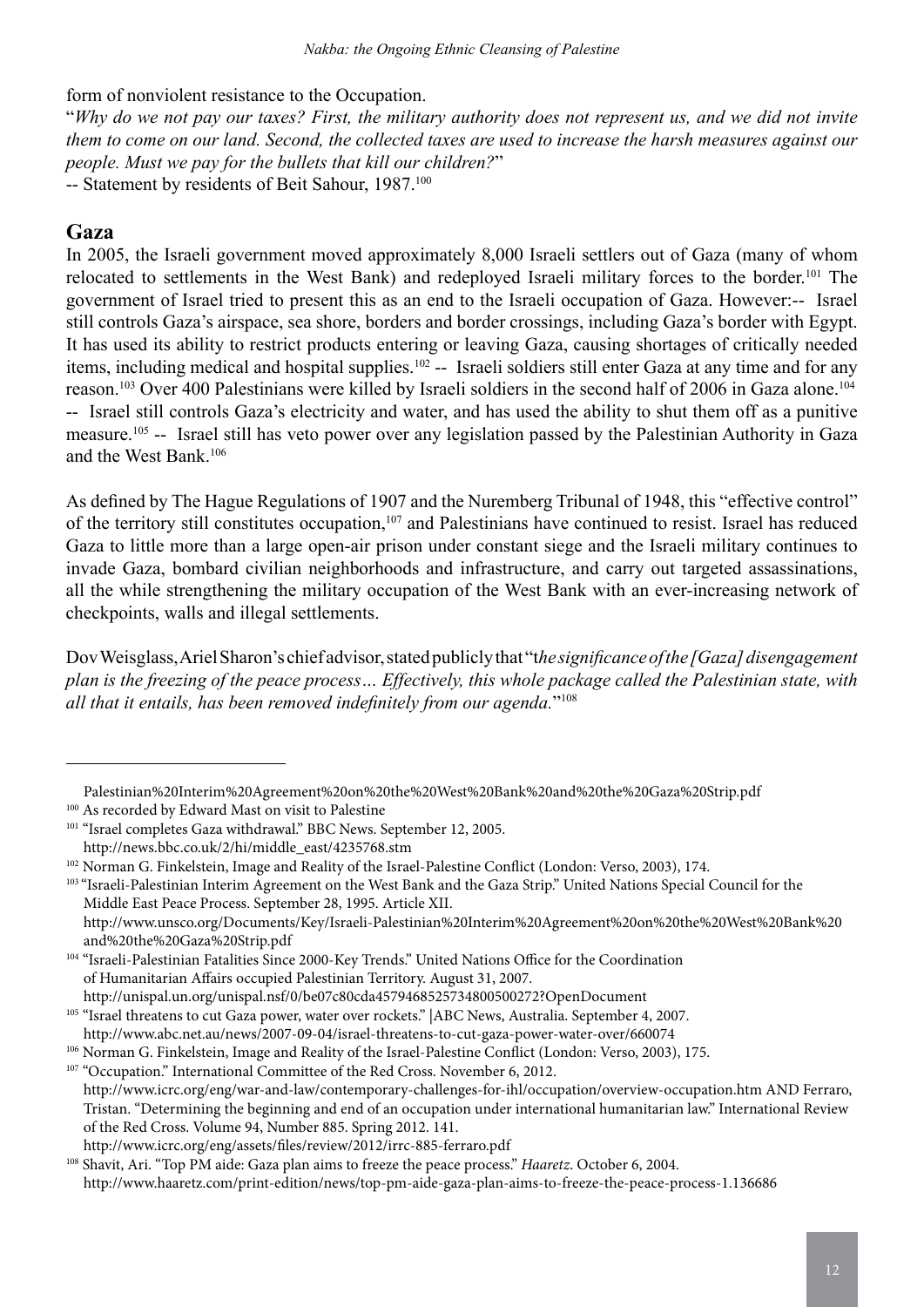Israel has never stopped attacking Gaza, and on several occasions has escalated violence into full-scale military assaults. On November 4 2008, Israel violated an ongoing ceasefire by invading Gaza and killing 6 Palestinians. Palestinians responded by firing rockets, causing no casualties. Israel used this as pretext to launch Operation Cast Lead on December 27, 2008. During the assault, Israeli forces killed over 1,400 Palestinians, mostly non-combatants and including over 400 children. Illegal weapons such as white phosphorous were used. Over 5,000 Palestinians were injured, and much of Gaza's infrastructure and agriculture were destroyed. Thirteen Israelis were killed, four of them by Israeli fire.

Israel continued regular attacks on Gaza, killing 271 Palestinians between Feb. 2009 and Oct. 2012. In November 2012, in another assault, Operation Pillar of Defense, Israel killed almost 200 more Palestinians.

In April 2014, in response to the announcement of a Palestinian unity government, Israel launched air strikes on Gaza. On May 15, Israeli soldiers shot and killed two unarmed Palestinian teenagers in the West Bank. The retaliation killing of three Israeli settlers in June was exploited by Israel to encourage hate crimes against Palestinians and to launch an assault on the West Bank, killing, wounding and arresting more Palestinians. Palestinians responded by firing primitive rockets from Gaza. Israel used the rocket fire as pretext to launch yet another major assault on Gaza starting on July 8 and lasting for 50 days. During Operation Protective Edge, Israel's forces bombed schools, hospitals, UN-designated shelters, Gaza's only power plant, and Gaza's water purification system. More than 2,000 Palestinians, mostly civilians and including over 500 children, were killed. The assault left many people in Gaza without electricity or heat that winter.

"*If we kill their families, that will frighten them.*" -- Israeli Major-General Oren Shachor<sup>109</sup>

<sup>109</sup> haaretz.com/opinion/.premium-1.604653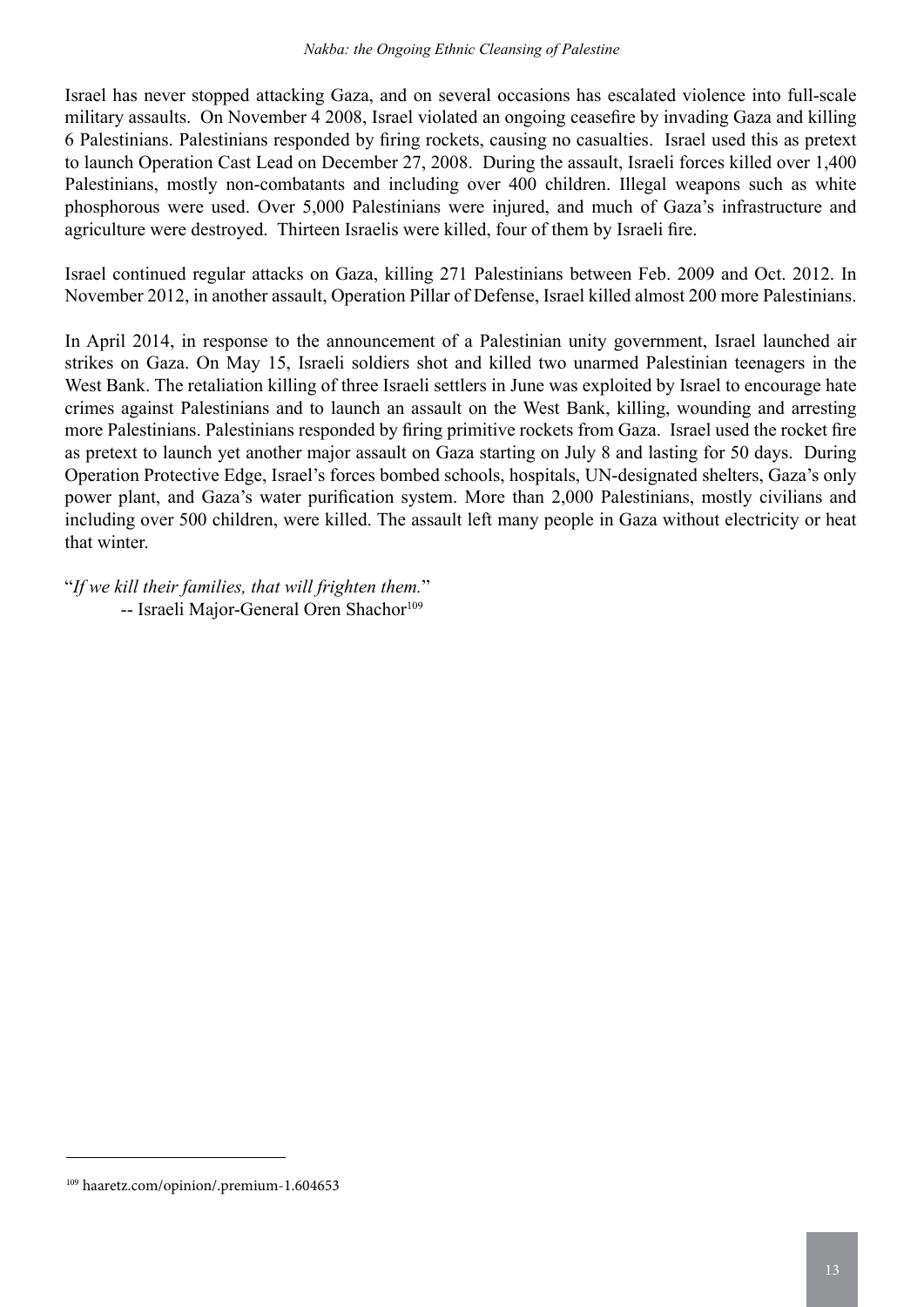# 8. Settlements, Checkpoints and the Wall

#### *4th Geneva Convention, Article 49:*

*"The Occupying Power shall not deport or transfer parts of its own civilian population into the territory it occupies."*<sup>110</sup>

#### **Settlements**

Beginning in 1967 and accelerating to the present day, the Israeli government has given financial incentives to Israeli Jewish citizens, as well as Jews living elsewhere, to move to "settlements" in the West Bank.<sup>111</sup> Palestinian farmland and homes are routinely confiscated and demolished to make room for these Israelionly settlements, along with Israeli-only highways to connect settlements to each other and to Israel proper.

Israeli settlers live under a separate set of laws from their Palestinian neighbors. Since the settlers are citizens of Israel, they possess the civil and human rights that are denied to Palestinians under the Israeli occupation.

Though settlements are illegal under the Fourth Geneva Convention<sup>112</sup>, the Israeli government continues to subsidize the building of these settlements, which are placed strategically to divide, scatter, and even abolish areas of Palestinian residence. There is wide agreement that the settlements are a major obstacle to peace.

#### **Water**

The western hills of the West Bank contain one of the major aquifers in the region, but Palestinians under Israeli occupation are allowed to consume only 11% of their natural water resources, while Israel consumes 89% of the West Bank's water.<sup>113</sup> In the West Bank and Gaza Strip, per capita consumption is estimated at 60 liters per day, while in Israel it is approximately 280 liters per day.114

Travel restrictions imposed across the West Bank and Gaza also severely affect Palestinians' access to fresh water. A number of settlements were deliberately constructed over key water resources, which are then confiscated for Israel by the Annexation Wall.

#### **Checkpoints**

In early 1993, even before the Oslo Accords created so-called Palestinian zones, the Israeli army began placing checkpoints throughout the West Bank and Gaza.115 There are now more than 600, according to the U.N.116 Some of these checkpoints are like international borders, except that Israelis pass through freely

<sup>110 &</sup>quot;Convention (IV) relative to the Protection of Civilian Persons in Time of War. Geneva,12 August 1949." *International Committee of the Red Cross*. August 12, 1949. http://www.icrc.org/ihl/WebART/380-600056

<sup>111 &</sup>quot;Israeli gov't offers incentives to settlers." *CBS News*. January 31, 2012.

http://www.cbsnews.com/news/israeli-govt-offers-incentives-to-settlers/

<sup>112 &</sup>quot;Convention (IV) relative to the Protection of Civilian Persons in Time of War. Geneva,12 August 1949." *International Committee of the Red Cross*. August 12, 1949. http://www.icrc.org/ihl/WebART/380-600056

<sup>113 &</sup>quot;West Bank and Gaza: Assessment of Restrictions on Palestinian Water Sector Development." *World Bank*. April 2009. http:// siteresources.worldbank.org/INTWESTBANKGAZA/Resources/WaterRestrictionsReportJuly2009.pdf

<sup>114 &</sup>quot;West Bank and Gaza: Assessment of Restrictions on Palestinian Water Sector Development." *World Bank*. April 2009. http:// siteresources.worldbank.org/INTWESTBANKGAZA/Resources/WaterRestrictionsReportJuly2009.pdf

<sup>115 &</sup>quot;Checkpoints, Physical Obstructions, and Forbidden Roads." *B'Tselem-The Israeli Information Center for Human Rights in the Occupied Territories*. March 11, 2014.

http://www.btselem.org/freedom\_of\_movement/checkpoints\_and\_forbidden\_roads

<sup>116 &</sup>quot;Movement and Access in the West Bank." *United Nations Office for the Coordination of Humanitarian Affairs occupied Palestinian Territory*. September 2011. http://unispal.un.org/UNISPAL.NSF/0/8F5CBCD2F464B6B18525791800541DA6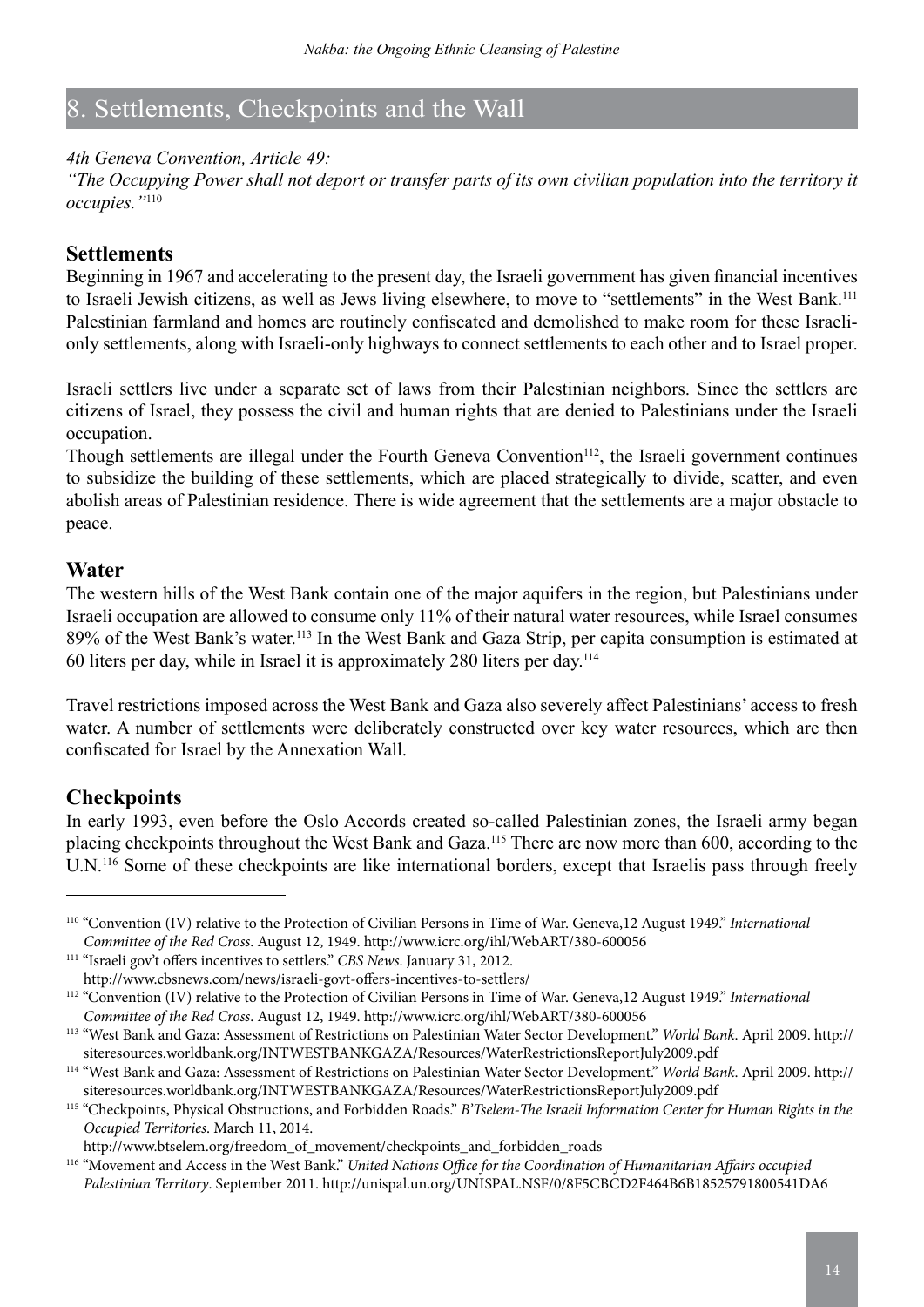and Palestinians are detained. Only 29 of these are on the Green Line (the pre-1967 border between the Occupied Territories and Israel), with the rest scattered throughout the Occupied Palestinian Territories themselves, making it impossible for Palestinians to travel from one village or city to another without passing through a security zone manned by a hostile Israeli army.117 The system of checkpoints strangles the West Bank's economy, leading to increasing levels of unemployment and poverty.

#### **The Annexation Wall**

In the spring of 2002<sup>118</sup>, the Israeli military began constructing a physical barrier to separate the West Bank from Israel. However, most of this barrier, often called the Annexation Wall, is not being built on the Green Line, but deep inside the West Bank. Its snaking route fences Palestinians away from major water sources and large tracts of their most fertile farmland, dividing villages, separating people from hospitals and schools, and leaving over 200,000 Palestinians on the Israeli side of the Wall but still without the rights of Israeli citizens.119 The International Court of Justice ruled in June 2004 that the route of the Wall is illegal and must be changed or dismantled.120 The Israeli Supreme Court has also ruled in more than one case that parts of the Wall are placed illegally and must be moved or dismantled.<sup>121</sup> However, no enforcement has been provided for these decisions.

A traveler from the United States reported that "*the 8 mile trip from Ramallah to Jerusalem took two and a half hours. In Ramallah, the Wall is 25 feet high, and the Israeli checkpoint is like an airport security station, though far less efficient. We lined up for a long time with Palestinians at a remote-controlled 8-foot turnstile where people had to crowd like cattle and wait for a green light to get as many through as possible before the light turned red. Once past x-ray security and more turnstiles, we boarded shared taxis for what should have been a short ride to Jerusalem. However, the Israeli military had set up an additional temporary "flying checkpoint" some 500 meters down the road, forcing several lanes of traffic down to a single lane for stopping and searching. That 500 meters took almost an hour. How do people get anywhere? How does anyone do business?*"122

"*You know, it's not by accident that the settlements are located where they are...Come what may, we have to hold the western security area, which is adjacent to the Green Line, and the eastern security area along the Jordan River and the roads linking the two. And Jerusalem, of course. And the hill aquifer.*"123 - Ariel Sharon - 12 April, 2001

<sup>117 &</sup>quot;Checkpoints, Physical Obstructions, and Forbidden Roads." *B'Tselem-The Israeli Information Center for Human Rights in the Occupied Territories*. March 11, 2014.

http://www.btselem.org/freedom\_of\_movement/checkpoints\_and\_forbidden\_roads AND "Key Maps." *BBC News*. http://news.bbc.co.uk/2/shared/spl/hi/middle\_east/03/v3\_israel\_palestinians/maps/html/1967\_and\_now.stm

<sup>118 &</sup>quot;Mara'abe v. The Prime Minister of Israel." *The State of Israel: The Judicial Authority*. June 21, 2005. 3.

http://elyon1.court.gov.il/files\_eng/04/570/079/a14/04079570.a14.pdf

<sup>119 &</sup>quot;Humanitarian Impact of the West Bank Barrier on Palestinian Communities." *United Nations Office for Coordination of Humanitarian Affairs*. March 2005. http://www.ochaopt.org/documents/OCHABarRprt05\_Full.pdf

<sup>120 &</sup>quot;Illegal Israeli actions in Occupied East Jerusalem and the rest of the Occupied Palestinian Territory." *International Court of* 

*Justice.* 7, Observations 28-31. November 24, 2003. 121 "Mara'abe v. The Prime Minister of Israel." *The State of Israel: The Judicial Authority*. June 21, 2005. 63. http://elyon1.court.gov.il/files\_eng/04/570/079/a14/04079570.a14.pdf and "Beit Sourik Village Council v. 1. The Government of Israel 2. The Commander of IDF forces in the West Bank" *The State of Israel: The Judicial Authority*. May 2, 2004. 45. http:// elyon1.court.gov.il/files\_eng/04/560/020/a28/04020560.a28.pdf

<sup>&</sup>lt;sup>122</sup> As recorded by Edward Mast on visit to Palestine

<sup>123 &</sup>quot;Sharon Speaks." *Foundation for Middle East Peace*. Settlement Report, May-June 2001. Volume 11, Number 3. http://www.fmep.org/reports/archive/vol.-11/no.-3/sharon-speaks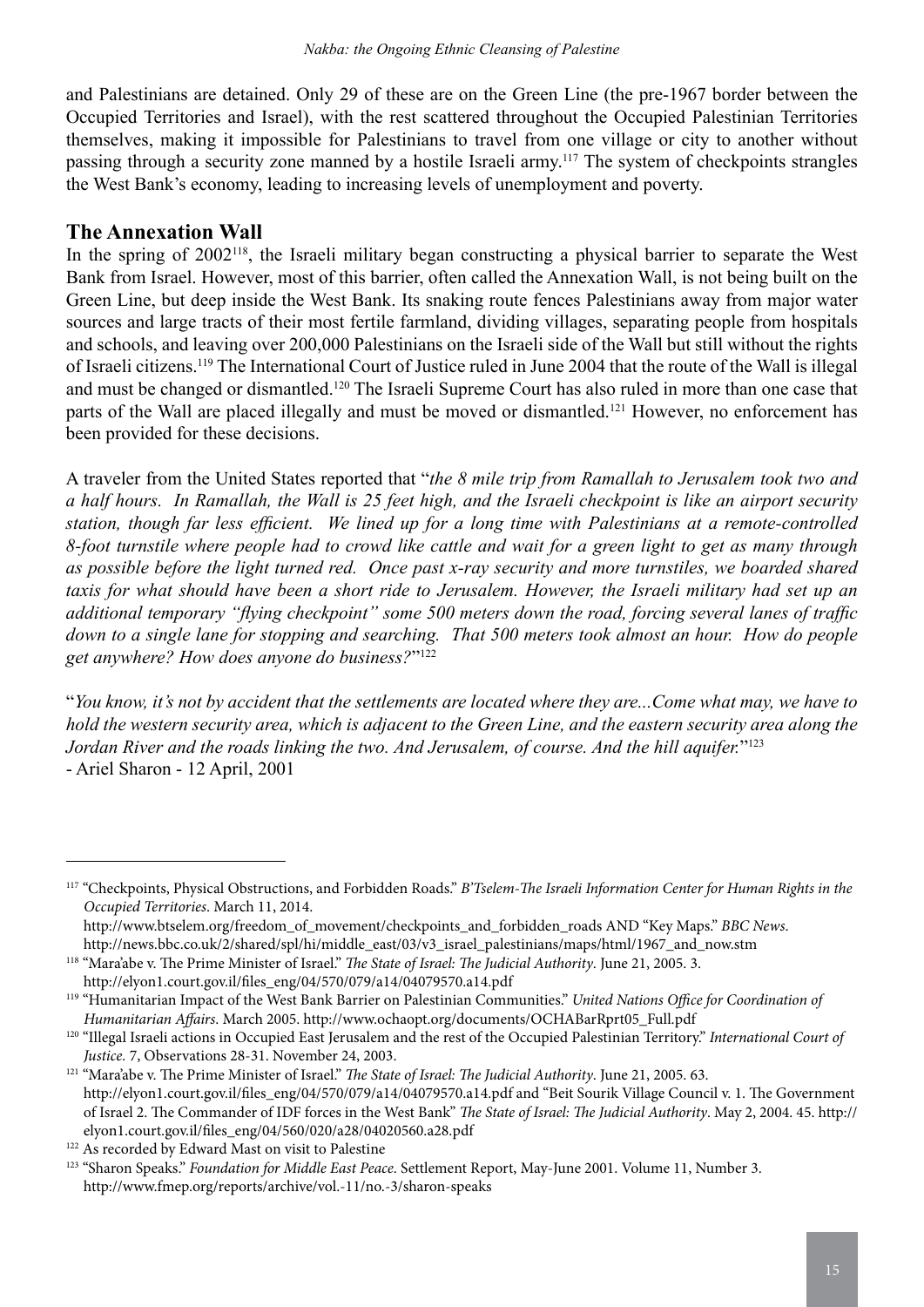# 9. Jerusalem

Under the 1947 United Nations Partition Plan, Jerusalem was declared a 'corpus separatum' to be placed under a special international regime administered by the U.N.<sup>124</sup> Israeli forces captured 85% of the city, mainly in the west, during the 1948 war while the Jordanian army took control of 11% of the city, in the east, and 4% was considered 'no-man's land'.125 Over 60,000 Palestinians were forcibly expelled from their homes in West Jerusalem and 40 of the surrounding villages, which were destroyed by Israeli forces to prevent the return of their inhabitants.126 Israel declared West Jerusalem its capital in 1949, in contravention of U.N. General Assembly Resolutions 181 and 303.127

East Jerusalem was occupied by Israel during the 1967 war, and Israel immediately expanded the boundaries of Jerusalem by annexing another large section of the West Bank into the municipal boundaries of West Jerusalem. In 1980, in contravention of international law, the Israeli government officially annexed East Jerusalem by amending Israel's "Basic Law" to extend Israeli jurisdiction to the occupied area of the city.128

Since 1967, Israel has implemented policies attempting to drive out Palestinians and establish exclusive Israeli control of the city. Israeli leaders often refer to Jerusalem as "the eternal and undivided capital of the Jewish state."129 Policies include the confiscation of Palestinian land, demolishing of Palestinian homes, denial of building permits and residency rights, discriminatory budget allocations, and physical isolation of Jerusalem from the West Bank through the construction of settlements and the Annexation Wall. To facilitate easy access for the illegal settler communities of East Jerusalem, a ring road is being built, connecting the various settlements to one another and to Jerusalem while encircling Palestinian neighborhoods. Some 230,000 Palestinian Jerusalemites will be severed from social and economic networks in the West Bank if they choose to remain in Jerusalem, or else face permanently losing their Jerusalem resident status.

The U.N. recognizes East Jerusalem as occupied territory and therefore rejects Israeli sovereignty over it. U.N. Security Council Resolution 476 of 1980 "recommends that all actions taken by Israel, the Occupying Power, which purport to alter the character and status of Jerusalem have no legal validity and constitute a flagrant violation of the Geneva Convention relative to the Protection of Civilian Persons in Time of War and also constitute a serious obstruction to achieving a comprehensive, just and lasting peace in the Middle East."130

<sup>&</sup>lt;sup>124</sup> "Resolution 181 (II). Future government of Palestine." *The United Nations Information System on the Question of Palestine*. November 29, 1947. Part 3, Section A. http://unispal.un.org/unispal.nsf/0/7F0AF2BD897689B785256C330061D253 125 "Key Maps." *BBC News*.

http://news.bbc.co.uk/2/shared/spl/hi/middle\_east/03/v3\_israel\_palestinians/maps/html/1967\_and\_now.stm

<sup>126 &</sup>quot;Jerusalem Declared Israeli-Occupied City-Government Proclamation." *Israel Ministry of Foreign Affairs*. August 12, 1948. http://web.archive.org/web/20051027170144/http://www.mfa.gov.il/MFA/Foreign+Relations/Israels+Foreign+Relations+sin ce+1947/1947-1974/2+Jerusalem+Declared+Israel-Occupied+City-+Governm.htm

<sup>127 &</sup>quot;Prime Minister's Statement Concerning Jerusalem and the Holy Places." *The Jerusalem Center for Public Affairs*. December 5, 1949. http://www.jcpa.org/art/knesset4.htm AND "Resolution 181 (II). Future government of Palestine." *The United Nations Information System on the Question of Palestine*. November 29, 1947. Part 3, Section A. AND "Resolution 303 (IV). Palestine: Question of an international regime for the Jerusalem area and the protection of the Holy Places." *The United Nations Information System on the Question of Palestine*. December 9, 1949. http://unispal.un.org/unispal.nsf/9a798adbf322aff38525617b006d88d7/2669d6828a262edb852560e50069738a?OpenDocu ment&Highlight=0,Resolution,303

<sup>128 &</sup>quot;Israel's Basic Law: Jerusalem, Capital of Israel, 30 July 1980." *Birzeit University Institute of Law*. July 30, 1980. http://muqtafi.birzeit.edu/InterDocs/images/275.pdf

<sup>129 &</sup>quot;Israel's Basic Law: Jerusalem, Capital of Israel, 30 July 1980." *Birzeit University Institute of Law*. July 30, 1980. http://muqtafi.birzeit.edu/InterDocs/images/275.pdf

<sup>130 &</sup>quot;Resolution 476 (1980)." *The United Nations Information System on the Question of Palestine*. June 30, 1980. http://unispal.un.org/UNISPAL.NSF/0/6DE6DA8A650B4C3B852560DF00663826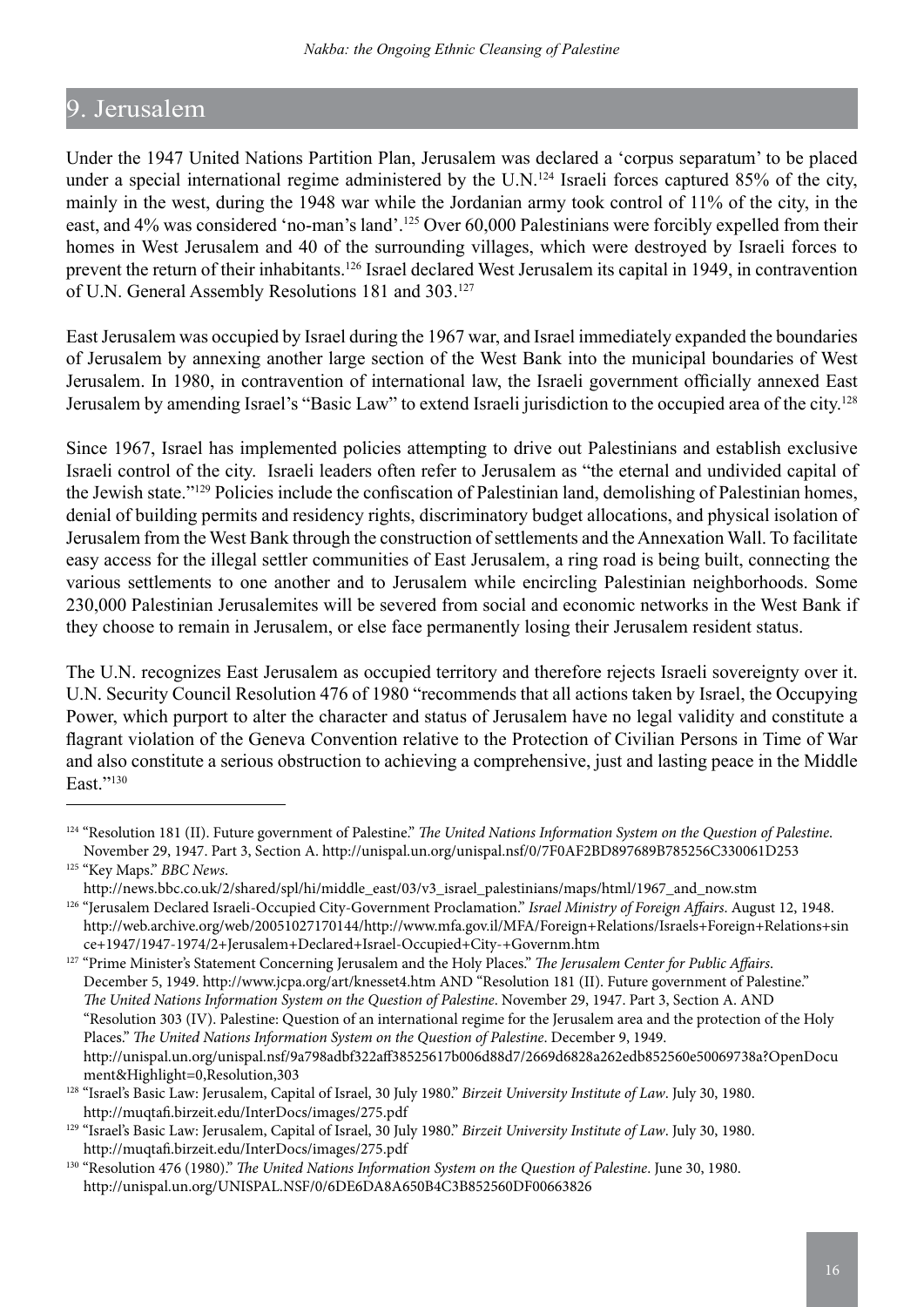# 10. The "Peace Process"

Many people hoped that the Oslo Peace Accords, signed in September 1993, would bring justice to Palestine and Israel. Unfortunately, this interim peace plan only created "autonomous zones" – scattered areas of limited Palestinian authority still under Israeli military, political and economic control. The Oslo Accords created a Palestinian National Authority (PNA) with no real control over Palestinian affairs, mandated to protect Israelis from Palestinians but with no authority or power to protect Palestinians from Israeli settler or military violence.<sup>131</sup>

Under Prime Minister Yitzhak Rabin, the Israeli government immediately violated the agreement by accelerating its confiscation of Palestinian land for Israeli settlements. During the following eight years, the Israeli settler population doubled.132

The Camp David II talks of summer 2000 were promoted as containing generous new offers by Israeli Prime Minister Ehud Barak. In fact, Barak proposed nothing more than non-contiguous islands of land, surrounded and subdivided by Israeli settlements and settler highways. Instead of any real sharing of Jerusalem, only tiny locations on the outskirts of what Israel considered "Greater Jerusalem" were offered for limited Palestinian control. A token offer of return was made for a few thousand Palestinian refugees. Barak's offers were intended as the final status agreement, but contained neither independence nor selfdetermination for the Palestinian people.<sup>133</sup> Meanwhile, during Barak's administration, Israeli settlement building accelerated.

The U.S. government has consistently supported Israel and Israeli policy, giving several billions of dollars of aid each year to Israel in the form of direct aid, weapons shipments, loan guarantees, and weapons contracts.134 The U.S. government has repeatedly vetoed U.N. Security Council resolutions critical of Israel, and has pressured other countries to refrain from reprimanding Israel for its policies or actions. In spite of this clear bias, the U.S. government insists on acting as the primary, and often sole, broker for continued Israeli-Palestinian negotiations.135

In 2003, the US proposed a vague and contradictory "Road Map to Peace". This proposal, though calling for a Palestinian state and the dismantling of some Israeli settlements, fails effectively to address Palestinian human rights, Israeli violence, the imbalance of power, the right of return, and other key issues that must be resolved in order to reach a just peace. The government of Israel first refused to accept the plan, and then demanded a long list of revisions, including removing the phrase "Palestinian state" and replacing it with "Palestinian entity".136

The government of Israel is meanwhile pursuing a unilateral policy which would turn the Annexation Wall

<sup>131 &</sup>quot;Text: 1993 Declaration of Principles." *BBC News*. Article VIII and Annex III. November 29, 2001. http://news.bbc.co.uk/2/hi/in\_depth/middle\_east/israel\_and\_the\_palestinians/key\_documents/1682727.stm

<sup>132 &</sup>quot;Israeli Settlements: Population Growth and Concentration-1995-2011." *ReliefWeb*. January 10, 2014.

http://reliefweb.int/map/occupied-palestinian-territory/israeli-settlements-population-growth-and-concentration-1995-2011 133 Malley, Robert." Fictions About the Failure at Camp David." *The New York Times*. July 8, 2001.

http://www.nytimes.com/2001/07/08/opinion/fictions-about-the-failure-at-camp-david.html?pagewanted=all&src=pm 134 "U.S. Foreign Aid to Israel." *Federation of American Scientists*. April 11, 2013.

http://www.fas.org/sgp/crs/mideast/RL33222.pdf

<sup>135 &</sup>quot;U.S. Vetoes of Resolutions Critical to Israel." *Jewish Virtual Library*. https://www.jewishvirtuallibrary.org/jsource/UN/usvetoes.html

<sup>136 &</sup>quot;A Performance-Based Roadmap to a Permanent Two-State Solution to the Israeli-Palestinian Conflict." *United Nations*. June 24, 2002. http://www.un.org/News/dh/mideast/roadmap122002.pdf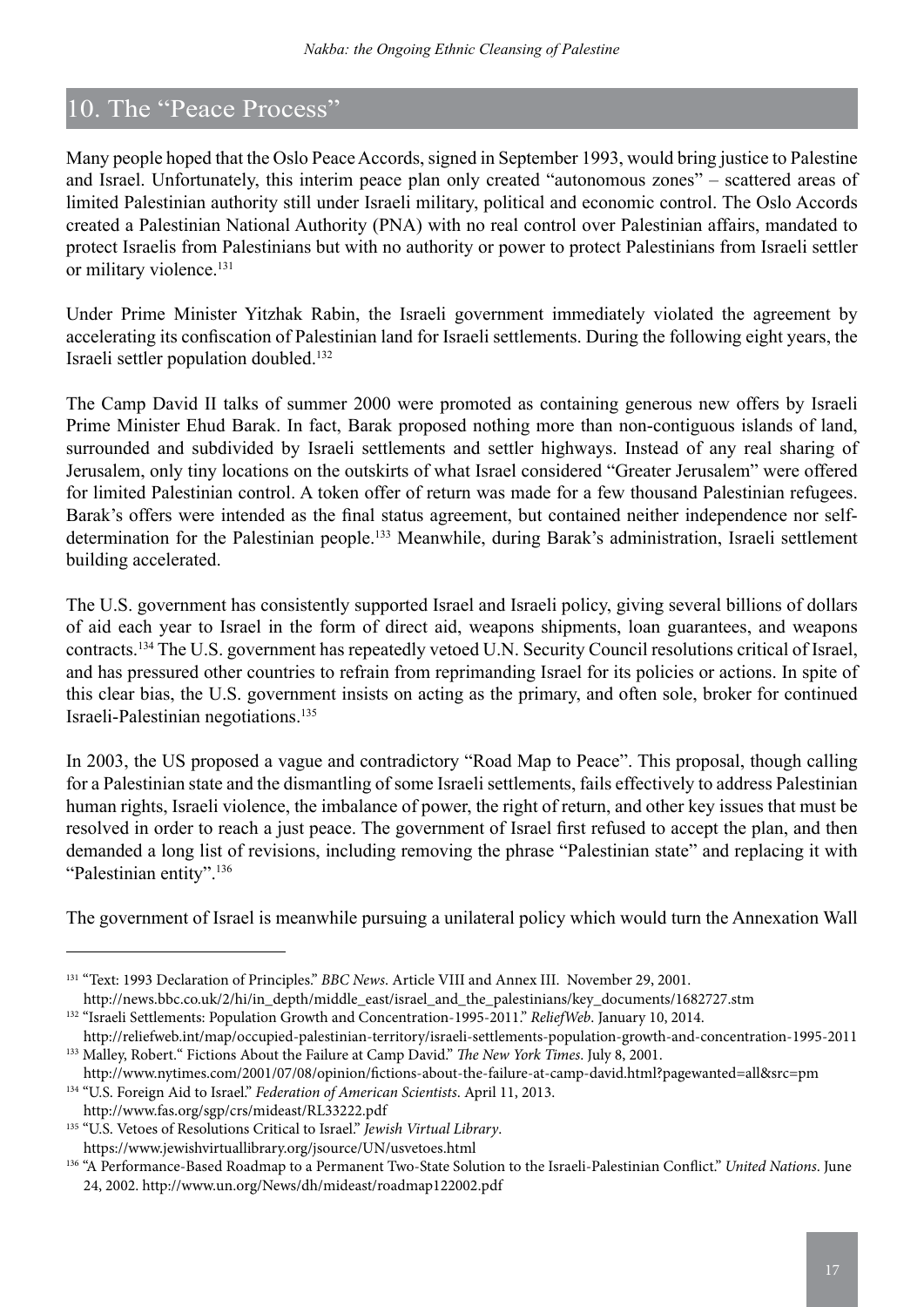into the permanent western border between Israel and a Palestinian "entity", while also annexing the Jordan Valley as a "security zone" on the east side of the West Bank. The plan would remove some 60,000 Israeli settlers from scattered outposts in the West Bank, while consolidating and annexing the rest of the Israeli settlements with the total population of 370,000. This would leave Palestinians imprisoned on something less than 40% of the West Bank, divided into two or more non-contiguous reservations.<sup>137</sup>

## **The Palestinian Generous Offer: 78% of Historic Palestine**

 In the 1970s, the Palestine Liberation Organization (PLO) began offering an historic compromise: Israeli sovereignty on 78% of historic Palestine, and a Palestinian state on the remaining 22% , comprising the West Bank and Gaza, as called for by U.N. Security Council Resolutions 242 and 338, with the right of return or compensation for Palestinian refugees recognized and implemented according to U.N. Resolution 194. This offer became a formal part of the PLO platform in 1988. Israel responded by calling this a dangerous "peace offensive" and began encouraging Hamas and other groups to undermine the PLO. Nonetheless, both the PLO and the PNA have stood by this offer for decades.<sup>138</sup>

Though most Palestinians in the West Bank and Gaza Strip have supported this proposal for years, many are becoming dissatisfied with it. The Annexation Wall, the permanent structures of many of the checkpoints, and the ever-expanding network of Israeli settlements, along with the ongoing battering and dismantling of Palestinian infrastructure, have made it difficult to see how a viable Palestinian state can be developed in the remains of the occupation.

#### **Hamas**

In the internationally-monitored Palestinian election of 2006, a majority of seats in the Palestinian Authority were won by Hamas, a political militant organization whose charter calls for an Islamic state in all of historic Palestine.<sup>139</sup> In the early days of Hamas, the government of Israel encouraged the growth of the organization, hoping to create internal conflict and undermine secular resistance movements such as the PLO. Hamas' rise to power in the Palestinian Authority has nonetheless created grave concerns in Israel.

However, even before the election, Hamas had been moderating its platform. For years Hamas officials have stated that Hamas would negotiate a two-state peace solution if Israel will end the occupation and withdraw fully to pre-1967 borders.<sup>140</sup> The militant wing of Hamas declared a unilateral cease-fire early in 2005, which lasted well into 2006, despite continued Israeli assassinations and murders of Palestinian civilians.141 More recently, Hamas has stated its willingness to recognize the right of Israel to exist once Israel recognizes the right of a Palestinian state to exist.

The government of Israel, with U.S. government support, has refused to negotiate with the Hamas-led Palestinian Authority. The governments of Israel, the U.S., and the European Union have initiated an embargo of funding, supplies and fuel to the West Bank and Gaza Strip, accelerating an already-mounting

<sup>137 &</sup>quot;The Separation Barrier-Statistics." *B'Tselem-The Israeli Information Center for Human Rights in the Occupied Territories*. July 16, 2012. http://www.btselem.org/separation\_barrier/statistics

<sup>138 &</sup>quot;Arafat to Accept Israel's Pre-'67 Borders, Aide Says." *Los Angeles Times.* December 12, 1988. http://articles.latimes.com/1988- 12-12/news/mn-4292\_1\_yasser-arafat

<sup>139</sup> Pina, Aaron D. "Palestinian Elections." *Federation of American Scientists*. February 9, 2006. http://www.fas.org/sgp/crs/mideast/RL33269.pdf

<sup>140 &</sup>quot;Haniyeh: Hamas willing to accept Palestinian state with 1967 borders." *Haaretz*. November 9, 2008. http://www.haaretz.com/news/haniyeh-hamas-willing-to-accept-palestinian-state-with-1967-borders-1.256915

<sup>141 &</sup>quot;Hamas Offers Israel Ceasefire Bid, Report Says." *The Washington Post.* April 7, 2006. http://www.washingtonpost.com/wp-dyn/content/article/2006/04/07/AR2006040700137.html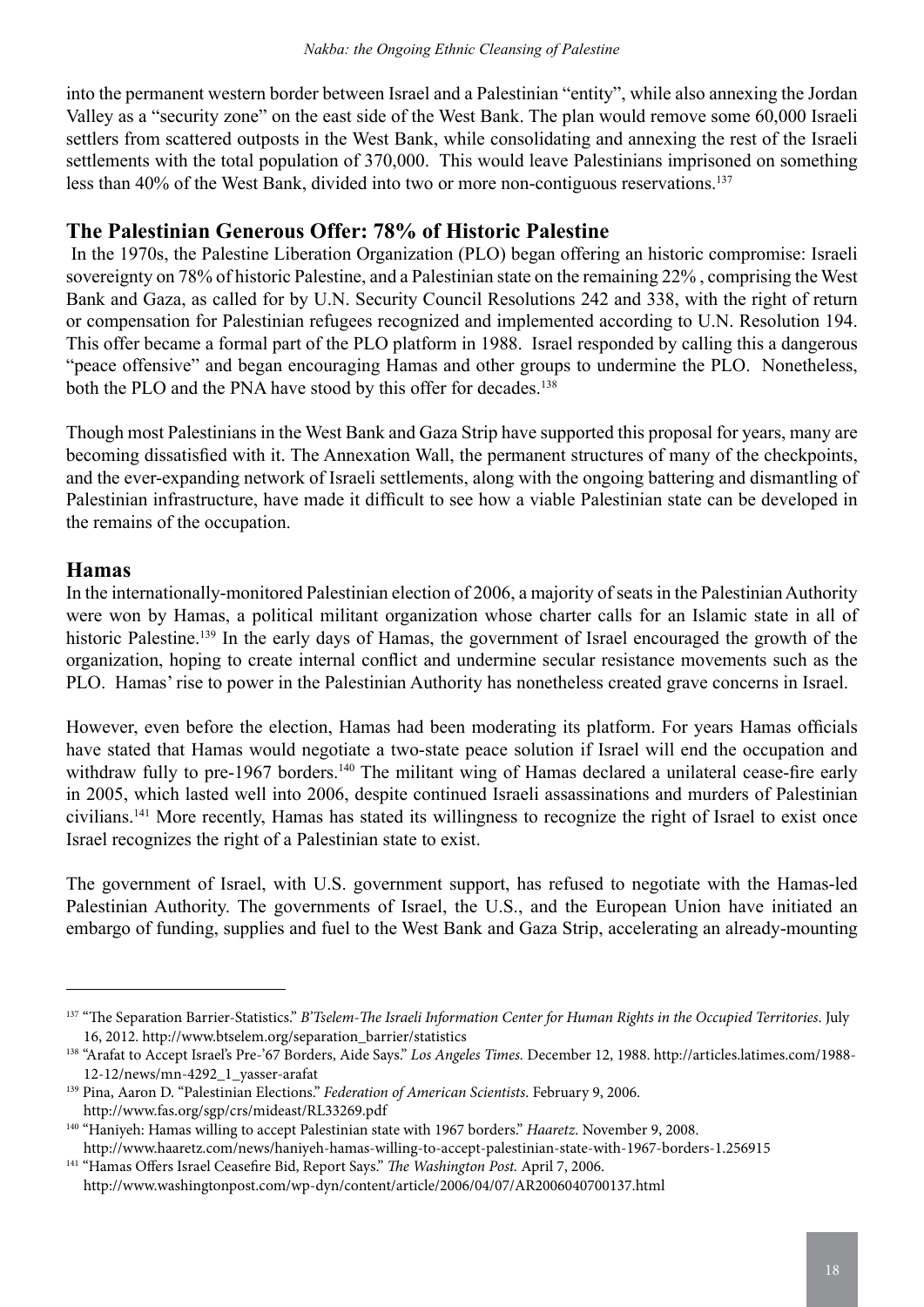crisis of hunger and lack of medical supplies.<sup>142</sup>

The U.S. and Israeli governments have encouraged anti-Hamas factions -- mainly Fatah, the previous ruling party -- to unseat Hamas, and have supplied weapons for a forceful takeover.<sup>143</sup> In June 2007, Hamas forces in Gaza mounted a surprise attack on a Fatah weapons stockpile and took control of the Gaza Strip. While falsely portrayed by Western media as a coup by Hamas, it was actually an attempt by Hamas to prevent a U.S./Israeli backed coup by Fatah.144 At the same time, some Palestinians have reported excessive acts of punitive violence by members of Hamas during and following the attack.

<sup>142</sup> Sharp, Jenny M. and Blanchard, Christopher M. "U.S. Foreign Aid to the Palestinians." *Foreign Press Centers*. June 27, 2006. http://fpc.state.gov/documents/organization/68794.pdf

<sup>143</sup> Al-Mughrabi, Nidal. "Six killed in Hamas ambush on Gaza convoy." *Reuters*. February 1, 2007.

<sup>144</sup> Amayreh, Kalid. "Did Hamas carry out a coup in Gaza in 2007?" *Middle East Monitor*. January 28, 2010. https://www.middleeastmonitor.com/articles/middle-east/609-did-hamas-carry-out-a-coup-in-gaza-in-2007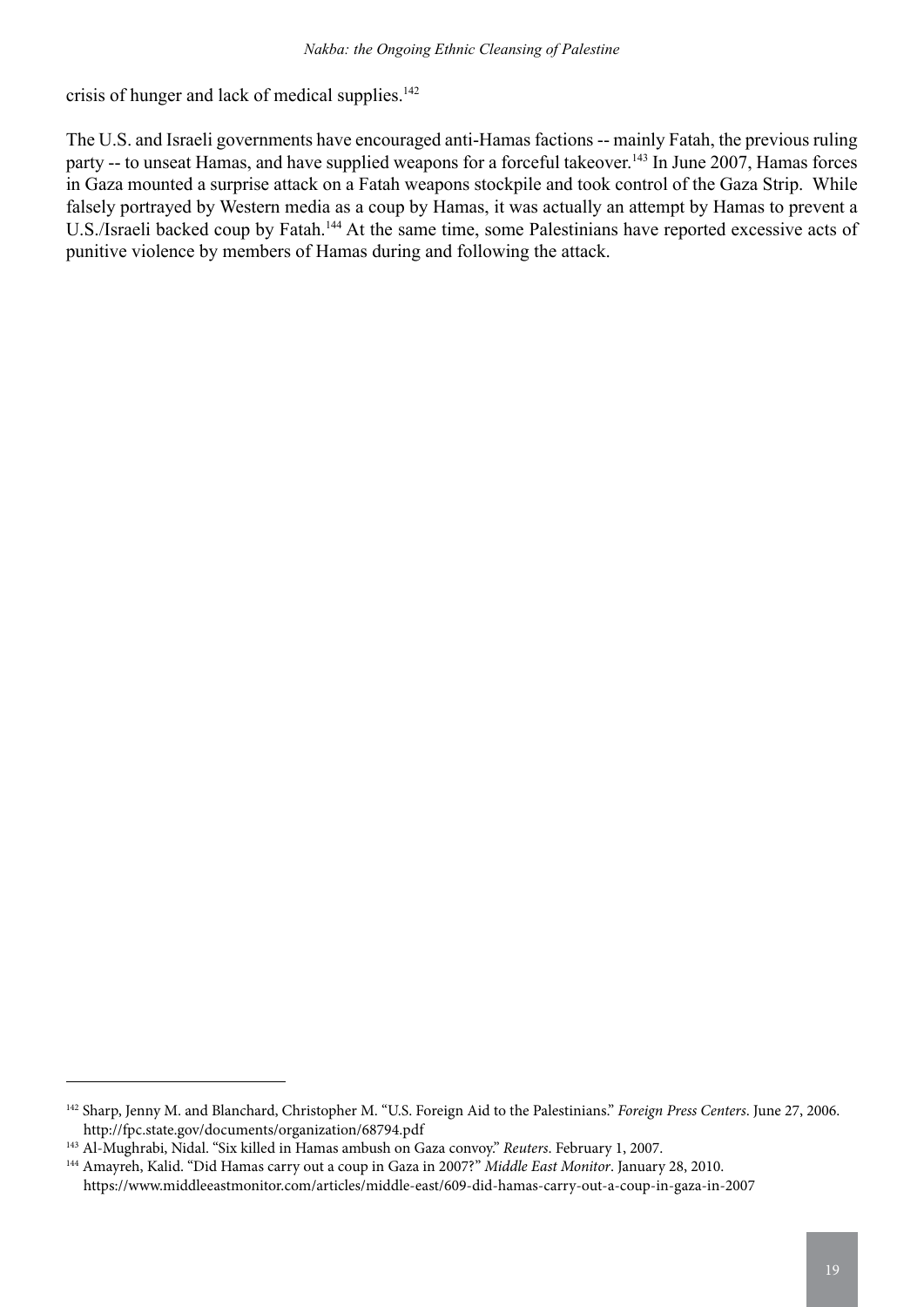# 11. Palestinian Resistance

For over a century, Palestinians have resisted conquest and occupation both by nonviolent and armed struggle. Early in the 1900's Palestinians used mass demonstrations, general strikes and tax resistance to protest British support for the Zionist movement, along with armed struggle and open revolt.<sup>145</sup>

After the disasters of 1948 and 1967, some Palestinians turned to militant actions which included the targeting of civilians. The majority of Palestinians resisted by practicing *sumoud*, meaning a steadfast refusal to leave their land, even when the oppression was most difficult.

In 1987, after decades of *sumoud* and failed hopes that the international community or the Palestinian leadership in exile might right the injustices of occupation and dispossession, Palestinians in the West Bank and Gaza took matters into their own hands in a widespread popular uprising.

The First *Intifada* ("shaking off" or "uprising") began in December 1987 after an Israeli vehicle ran down and killed four Palestinians in Gaza.146 Organized through networks of neighborhood committees and unions, including women's organizations, the primarily nonviolent uprising spread throughout the Occupied Territories, challenging the Israeli military occupation with tax revolts, general strikes, boycotts, home education, "victory gardens" and protests. The First Intifada brought positive world attention to the Palestinian plight, and ended with the signing of the Oslo Accords. Many Palestinians hoped that their own nation-state was about to begin, but soon recognized they were mistaken, as settlement expansion continued.

On September 29, 2000, one day after Ariel Sharon's inflammatory visit to the Haram al-Sharif in Jerusalem --which contains the Dome of the Rock and the Al-Aqsa Mosque-- Israeli troops fired live ammunition into a crowd of unarmed Palestinian protestors in front of the Al-Aqsa Mosque. Four people were killed and many more wounded. Over the next few weeks, thirteen Palestinians were killed inside Israel when Israeli troops opened fire on other unarmed demonstrators.<sup>147</sup>

Palestinians were already frustrated and angry at what they perceived as the lack of Israeli good-faith negotiations toward a just peace, and these killings ignited the Second Intifada, also known as the Al-Aqsa Intifada. The Israeli government responded with disproportionate and lethal force, often shooting demonstrators fatally in the head and attacking villages with American-made helicopters and rockets. The escalating violence of the Second Intifada claimed thousands of Palestinian lives and injured many more. Thousands were rounded up in mass arrests and held without charge.

Israeli military violence against Palestinian civilians escalated sharply in the period 2002-03, and included attacks on Palestinian cities. The PNA offices and police headquarters were destroyed, ending the Authority's already limited ability to administer its enclaves as provided under the Oslo Accords.<sup>148</sup> Thousands of homes were damaged or demolished, electricity and water were cut, and access to medical care was severely limited. Several years later, Israeli military vehicles continued to patrol Palestinian cities, restricting the movement of Palestinians by imposing curfews and checkpoints, demolishing homes, and carrying out assassinations and random killings.

<sup>145</sup> Bnny Morris. *Righteous Victims* (New York: Vintage Books, 2001), 124-145

<sup>146</sup> Bnny Morris. *Righteous Victims* (New York: Vintage Books, 2001), 573.

<sup>147 &</sup>quot;CNN's Jerrod Kessel on the continuing violence in the Mideast." *CNN.com*. September 29, 200. http://edition.cnn.com/chat/transcripts/2000/9/29/kessel/

<sup>148</sup> Robert Fisk. T*he Great War for Civilization: The Conquest of the Middle East* (New York: Vintage Books, 2005), 484.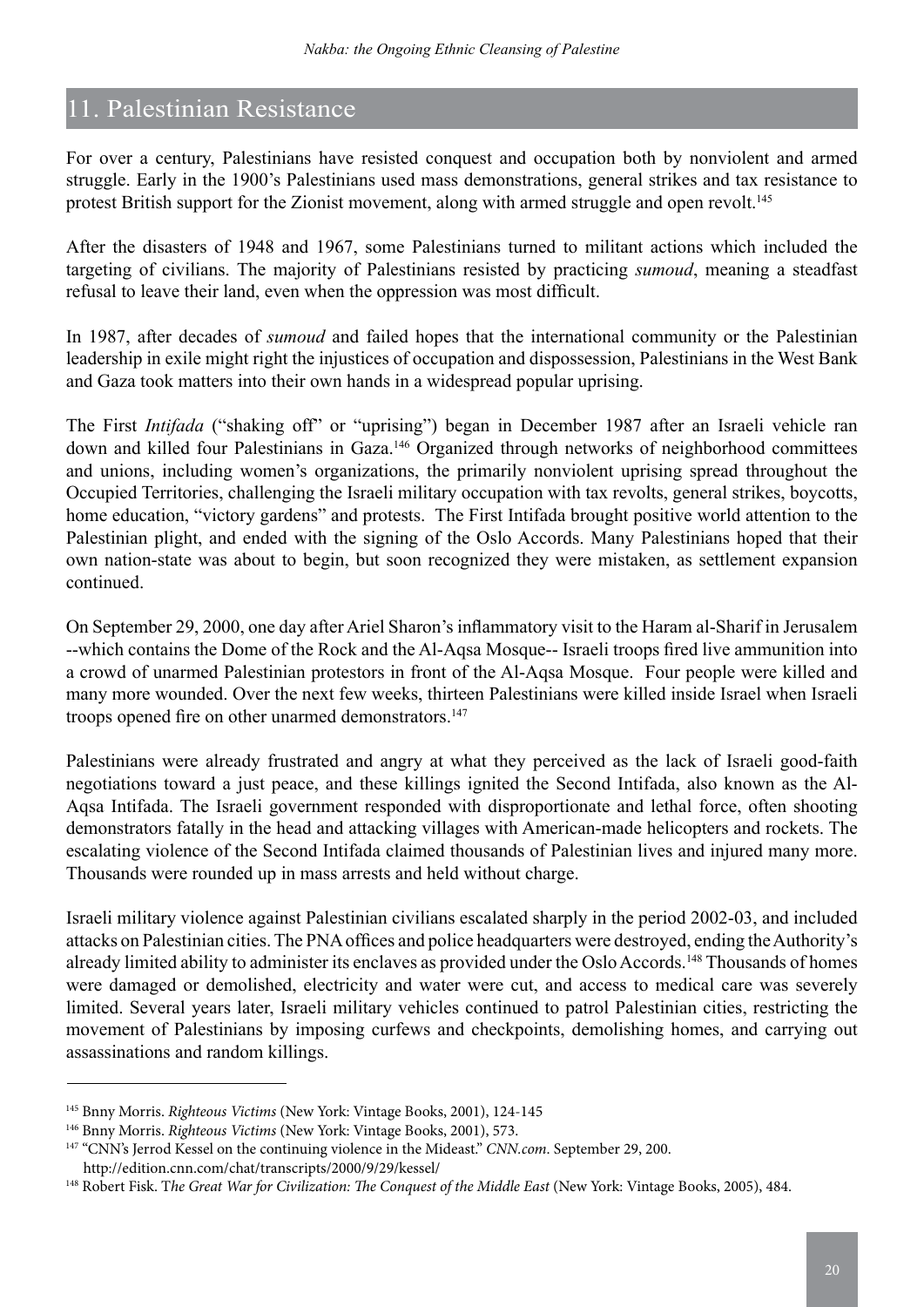Israeli state violence during its occupation of Palestinian land has been responsible for the great majority of deaths and injuries in the conflict. Much of this violence has been directed at unarmed civilians and meets the definition of terrorism, commonly understood as violence against civilians for a political purpose. One clear case of Israeli state terrorism, for example, occurred when an Apache helicopter dropped a one-ton bomb on an apartment building in Gaza City in 2002, killing 15 people including women and children.<sup>149</sup>

The Israeli human rights organization B'Tselem reported in October 2001 that "the IDF continues to employ a policy of 'an easy trigger-finger' and demonstrates a disregard for human life,"<sup>150</sup> and in March 2002 that "In every city and refugee camp that they have entered, IDF soldiers have repeated the same pattern: indiscriminate firing and the killing of innocent civilians, intentional harm to water, electricity and telephone infrastructure, taking over civilian houses, extensive damage to civilian property, shooting at ambulances and prevention of medical care to the injured."151

Israeli state terrorism has extended beyond its army and police actions to protecting the violence perpetrated by settlers. Israeli settlers, though civilians, are allowed to carry weapons in the Occupied Territories.<sup>152</sup> Settlers confiscate homes, build roadblocks, shoot cars and water drums, and carry out brutal and lethal attacks on Palestinians. Though sometimes the Israeli army restrains settler violence, often they just stand by or even impose restrictions on Palestinians in response.

International law also forbids occupying powers from launching armed reprisals against the occupied population. While the right of self-defense is universally supported,153 Israel's military also violently maintains an illegal occupation, consistently attacks civilians, and participates in acts intended to destroy the means of living for Palestinians.

In 2001, the nonviolent, Palestinian-led International Solidarity Movement to End the Occupation (ISM) called for internationals to join Palestinians in nonviolent resistance to the Israeli occupation.154 Internationals from all over the world have stood with Palestinians while dismantling roadblocks, harvesting olives, walking through curfews to school, riding on Jewish-only roads, and protecting homes from demolition.

It was during such an action that American college student Rachel Corrie was crushed by a Caterpillar bulldozer driven by an Israeli soldier. Since her death in March 2003, several other ISM activists have been shot by Israeli soldiers, and ISM offices have been ransacked.<sup>155</sup> Israeli officials routinely deny entry into Israel to those suspected of working for the human rights of Palestinians.

Palestinians resisting ethnic cleansing and occupation have employed armed struggle as well as nonviolence.

<sup>149</sup> Beaumont, Peter. "Ten-day ordeal in crucible of Jenin." *The Guardian*. April 13, 2002. http://www.theguardian.com/world/2002/apr/14/israel

<sup>150 &</sup>quot;IDF Action in Palestinian Cities, October 2001, Interim Findings." *B'Tselem-The Israeli Information Center for Human Rights in the Occupied Territories*. October 25 2001. http://www.btselem.org/press\_releases/20011025

<sup>151 &</sup>quot;The IDF has lost any moral compass." *B'Tselem-The Israeli Information Center for Human Rights in the Occupied Territories*. March 12, 2002. http://www.btselem.org/press\_releases/20020312

<sup>152 &</sup>quot;Israel's Policy of Arming Israeli Settlers Endangers Palestinians in the Territories." *Foundation for Middle East Peace*. May-June 1994. http://www.fmep.org/reports/archive/vol.-4/no.-3/israels-policy-of-arming-israeli-settlers-endangers palestinians-in-the-territories

<sup>153 &</sup>quot;Convention (III) relative to the Treatment of Prisoners of War. Geneva, 12 August 1949." *International Committee of the Red Cross*. Article 4 Section 2. August 12, 1949.

http://www.icrc.org/ihl.nsf/7c4d08d9b287a42141256739003e636b/6fef854a3517b75ac125641e004a9e68

<sup>154 &</sup>quot;Campaign to End the Occupation." *International Solidarity Movement*. December 15, 2001. http://palsolidarity.org/2001/12/campaign-to-end-the-occupation/

<sup>155 &</sup>quot;Profile: Rachel Corrie." *BBC News*. August 28, 2012. http://www.bbc.com/news/world-middle-east-19395651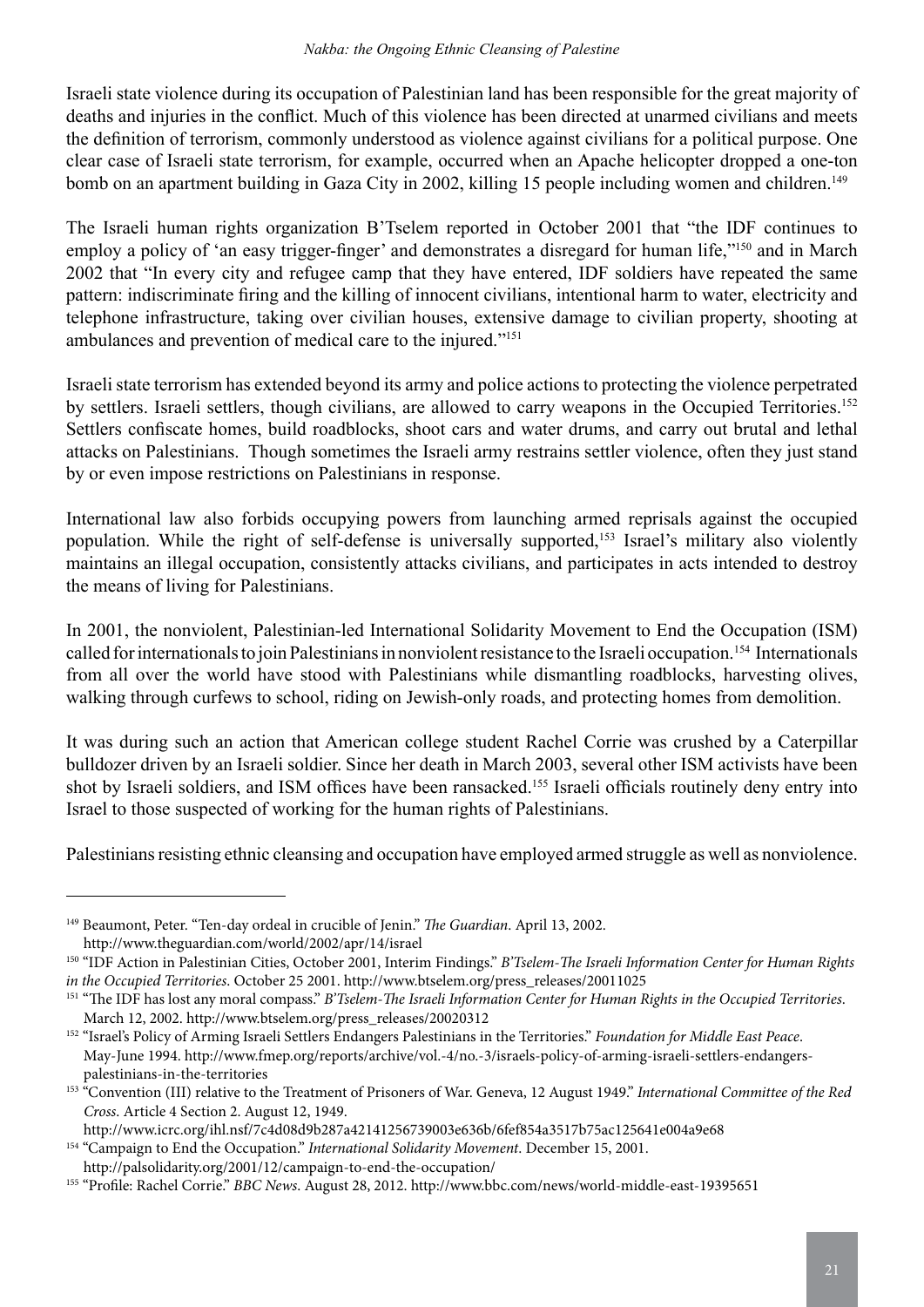While the Geneva Conventions and other international legal principles support the right to resist military occupation and dictatorship "by all available means, including armed struggle"156, international law also demands that combatants only attack other combatants and take all measures to avoid attacking civilians. Some Palestinians believe that attacks on Israeli civilians are justified as forms of resistance. Other Palestinians are driven to support these attacks because of despair, lack of other means of resistance, and the constantly mounting numbers of Palestinian non-combatant men, women and children being killed by the Israeli military and settlers. Other Palestinian attacks are aimed at Israeli soldiers, in what international law considers "legitimate" armed struggle. The PLO mounted attacks both at soldiers and civilians after its inception in 1964, though formally renouncing armed struggle in 1993.157 The first Palestinian to kill himself and Israelis with a bomb strapped to his body did so in April 1994, in response to the Israeli terrorist attack committed by Baruch Goldstein forty days earlier.<sup>158</sup> In retaliation for massive Israeli assaults, some Palestinians have resisted the occupation by attacking unarmed civilians inside Israel.

A vast majority of Palestinians have never resorted to any kind of violence to resist the occupation, but continue to use steadfastness and nonviolence to struggle against Israel's military occupation and ongoing attempts to dispossess the Palestinian people.

#### **Boycott, Divestment, and Sanctions**

In 2005, more than 170 Palestinian civil society organizations issued a call for people around the world to boycott Israel as a nonviolent method to pressure the Israeli government to end its military occupation, its apartheid laws, and its refusal to allow Palestinian refugees to return to their land and homes.159 This effort is known as Boycott, Divestment, and Sanctions (BDS) and is modeled after a similar international human rights campaign to end apartheid in South Africa, a victory that was achieved in 1994 when black South Africans voted in national elections for the first time and the white minority government agreed to dismantle its system of apartheid.

<sup>156</sup> UN General Assembly Resolution 37/43, December 1982, http://www.un.org/documents/ga/res/37/a37r043.htm. See also THE GENEVA DECLARATION ON TERRORISM, UN General Assembly Doc. A/42/307, 29 May 1987, Annex: "As repeatedly recognized by the United Nations General Assembly, peoples who are fighting against colonial domination and alien occupation and against racist regimes in the exercise of their right of self-determination have the right to use force to accomplish their objectives within the framework of international humanitarian law. Such lawful uses of force must not be confused with acts of international terrorism." http://i-p-o.org/GDT.HTM

<sup>157</sup> Murphy, Kim. "Israel and PLO, in Historic Bid for Peace, Agree to Mutual Recognition : Mideast: After decades of conflict, accord underscores both sides' readiness to coexist. Arafat reaffirms the renunciation of violence in strong terms." *Los Angeles Times*. September 10, 1993. http://articles.latimes.com/1993-09-10/news/mn-33546\_1\_mutual-recognition

<sup>158</sup> Joe Stork, *Erased in a Moment: Suicide Bombing Attacks Against Israeli Civilians* (New York: Human Rights Watch, 2002), 66. 159 http://www.bdsmovement.net/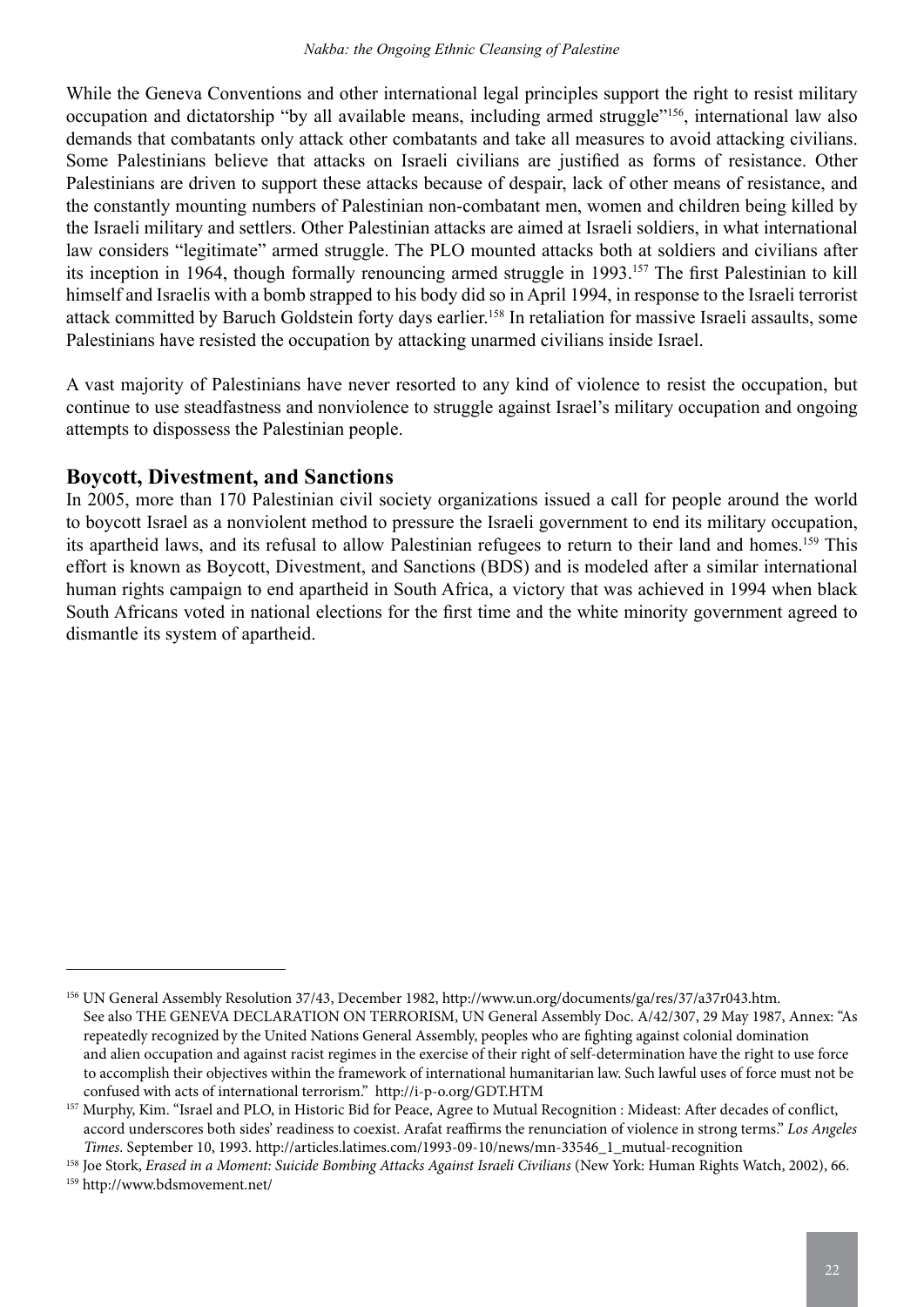# 12. The Right of Return

The general right of return is affirmed in numerous human rights and international law documents, including:

- The Universal Declaration of Human Rights (1948), Art. 13(2): "Everyone has the right to leave any country, including his own, and to return to his country."160
- The International Covenant on Civil and Political Rights, Art. 12 (4): "No one shall be arbitrarily deprived of the right to enter his own country." This allows those outside their own country to return for the first time, even if they were born elsewhere and would be entering for the first time, so long as they have maintained a "genuine and effective link" to the country and have not renounced their ties to it.<sup>161</sup>
- Convention on the Elimination of All Forms of Racial Discrimination. (Art. 5 ii)<sup>162</sup>
- The 1951 Convention Relating to the Status of Refugees (Art. 1.C), focuses on return as the preferred option for refugees by ending protection of refugees only once the refugees have voluntarily repatriated.163
- The right of return is a general principle in international law and has been affirmed by the American and European Human Rights Conventions (Art. 22(5); and 4th Protocol respectively), and by the European Union and the European Court of Human Rights in cases involving Cyprus, Bosnia, Croatia, Kosovo, Uganda, and East/Central Europe.<sup>164</sup>

Palestinians have a specific right of return according to the United Nations:

• UN General Assembly Resolution 194 III in 1948 provided that Palestinian "refugees wishing to return to their homes and live at peace with their neighbors should be permitted to do so at the earliest practicable date, and that compensation should be paid for the property of those choosing not to return...."<sup>165</sup> (Art. 11). Resolution 194 has been reaffirmed more than 100 times by the General Assembly in other resolutions including 513, 2452, 2936, and 3236.

However, millions of Palestinians outside Israel are not allowed to return to their home, and Palestinians inside Israel are treated as second-class citizens or worse. In contrast, and as a glaring example of the racist double standard, Israel's Law of Return allows Jews anywhere in the world to receive immediate Israeli citizenship with all its privileges, simply by setting foot on Israeli soil.166

It is sometimes argued that Arab countries should assimilate the Palestinian refugees. However, while sharing some basic elements of language, religion and culture with the Arab Countries of the Middle East and North Africa, Palestinians have their own distinct, culture, traditions, dialect, and history. Palestinians are as distinct from Egyptians or Saudis as Poles are distinct from Czechs or Bulgarians. Arab countries have

<sup>&</sup>lt;sup>160</sup> "Universal Declaration of Human Rights." Office of the United Nations High Commissioner for Human Rights. December 10, 1948. http://www.ohchr.org/EN/UDHR/Documents/UDHR\_Translations/eng.pdf

<sup>161 &</sup>quot;International Covenant on Civil and Political Rights." *Office of the United Nations High Commissioner for Human Rights*. December 16, 1966. http://www.ohchr.org/en/professionalinterest/pages/ccpr.aspx

<sup>162 &</sup>quot;International Convention on the Elimination of All Forms of Racial Discrimination." *Office of the United Nations High Commissioner for Human Rights.* January 4, 1969. http://www.ohchr.org/EN/ProfessionalInterest/Pages/CERD.aspx

<sup>163 &</sup>quot;Convention and Protocol Relating to the Status of Refugees." *United Nations High Commissioner for Refugees*. July 28, 1951. http://www.unhcr.org/3b66c2aa10.html

<sup>164 &</sup>quot;European Convention on Human Rights." *European Court of Human Rights*. November 4, 1950. http://www.echr.coe.int/ Documents/Convention\_ENG.pdf AND "American Convention on Human Rights "Pact of San Jose, Costa Rica" (B-32)" *Department of International Law: Organization of American States, Washington, D.C*. November 22, 1969. http://www.oas.org/dil/treaties\_B-32\_American\_Convention\_on\_Human\_Rights.htm

<sup>165 &</sup>quot;Palestine-Progress Raport of the United Nations Mediator." *United Nations Documents*. December 11, 1948. http://daccess-dds-ny.un.org/doc/RESOLUTION/GEN/NR0/043/65/IMG/NR004365.pdf?OpenElement

<sup>166 &</sup>quot;Israel's Basic Laws: The Law of Return." *Jewish Virtual Library*. July 5, 1950. http://www.jewishvirtuallibrary.org/jsource/Politics/Other\_Law\_Law\_of\_Return.html